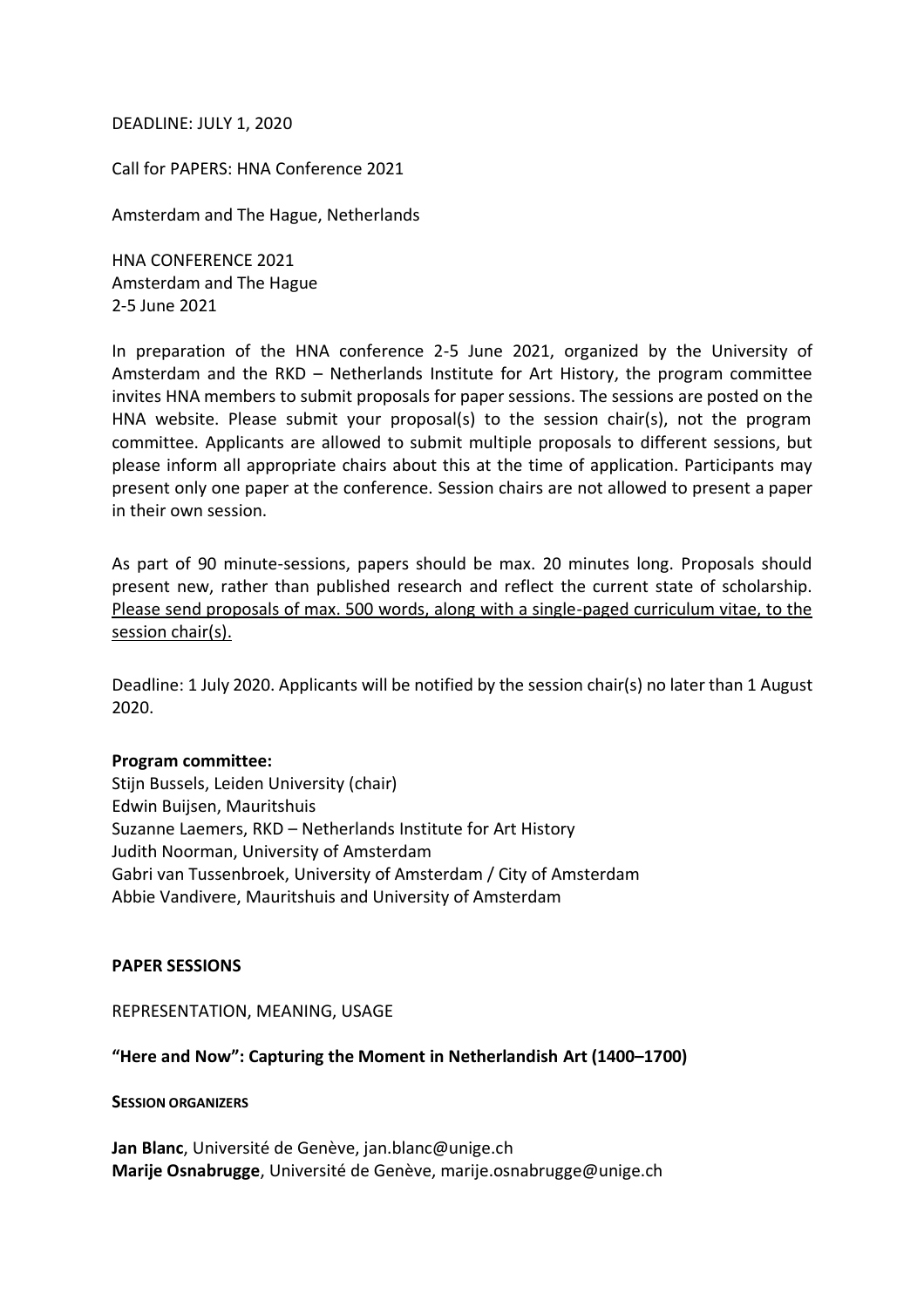We can identify an increased focus on the present time as one of the main innovations introduced by Dutch artists from the beginning of the fifteenth century onwards. This focus took shape in several ways. In 1454, George Chastellain of Ghent, the official historiographer of the court of Burgundy, was the first to use in French the word *contemporain* to explain, at the beginning of his *Chronicle*, that Charles VII of France and Philip of Burgundy are "contemporains et en égalité d'âge, régnans glorieusement tous deux en ce royaume et dehors, à la dure confusion de leurs ennemis et à la grant joye et félicité de leurs subjets". He thus created a word that put the actuality and the present world at the core of his historical writing. Twenty years earlier, in Bruges, Jan van Eyck famously signed the *Arnolfini Portrait*: "Johannes de Eyck fuit hic 1434." Although written in the past tense and in Latin, the principal purpose of this sentence is to recall the "present" of the conception of his painting, as well as the "presence" of the painter in front of his models and his easel – evoked in addition by the coloured silhouettes visible in the convex mirror. Van Eyck's painting is one of the first explicit cases in which this Dutch artistic ambition makes *acte de présence* in artworks in the early modern period. It is a question, in the words of Dutch theoreticians, of studying the world *naer het leven*, i.e. in an illusionistic way, but also of becoming one with their subject matter. This aspect of artistic practice gains great importance in all pictorial genres. We also encounter it in the inclusion of contemporary costumes, Gothic architecture and views of modern cities in Flemish fifteenth-century religious paintings; or in the development of portraits during the fifteenth and sixteenth century, in which the threequarter view and the gaze towards the spectator blur the boundaries between the image and its viewers. The interest in everyday life, portrayed in sixteenth- and seventeenth-century Netherlandish genre paintings, can equally be seen as a result of the increased interest in – and awareness of – the present. Finally, depictions of notable contemporary events, such as disasters (e.g. floods, miracles (stranded whales, comets in the sky), battles, diplomatic visits (joyous entries, visits by foreign princes) or festivities, also illustrate a deliberate focus on the present – besides forming valuable documents for historians.

We welcome interdisciplinary propositions for case studies as well as general reflections. Possible topics may include (but are not limited to):

- State of the research on the history of present time in Dutch art history;
- Cross-reflections on how Netherlandish historians, poets, writers and artists described their own present time
- Examples of an awareness of the present in artworks;
- The depiction of contemporary events;
- Theoretical reflections in (art) literature on the present in relation to the visual arts.

# **Indeterminacy in Netherlandish Visual Arts and Culture (1400-1800)**

## **SESSION ORGANIZERS**

**GEMCA – Group for Early Modern Cultural Analysis, UCLouvain Ralph Dekoninck**, ralph.dekoninck@uclouvain.be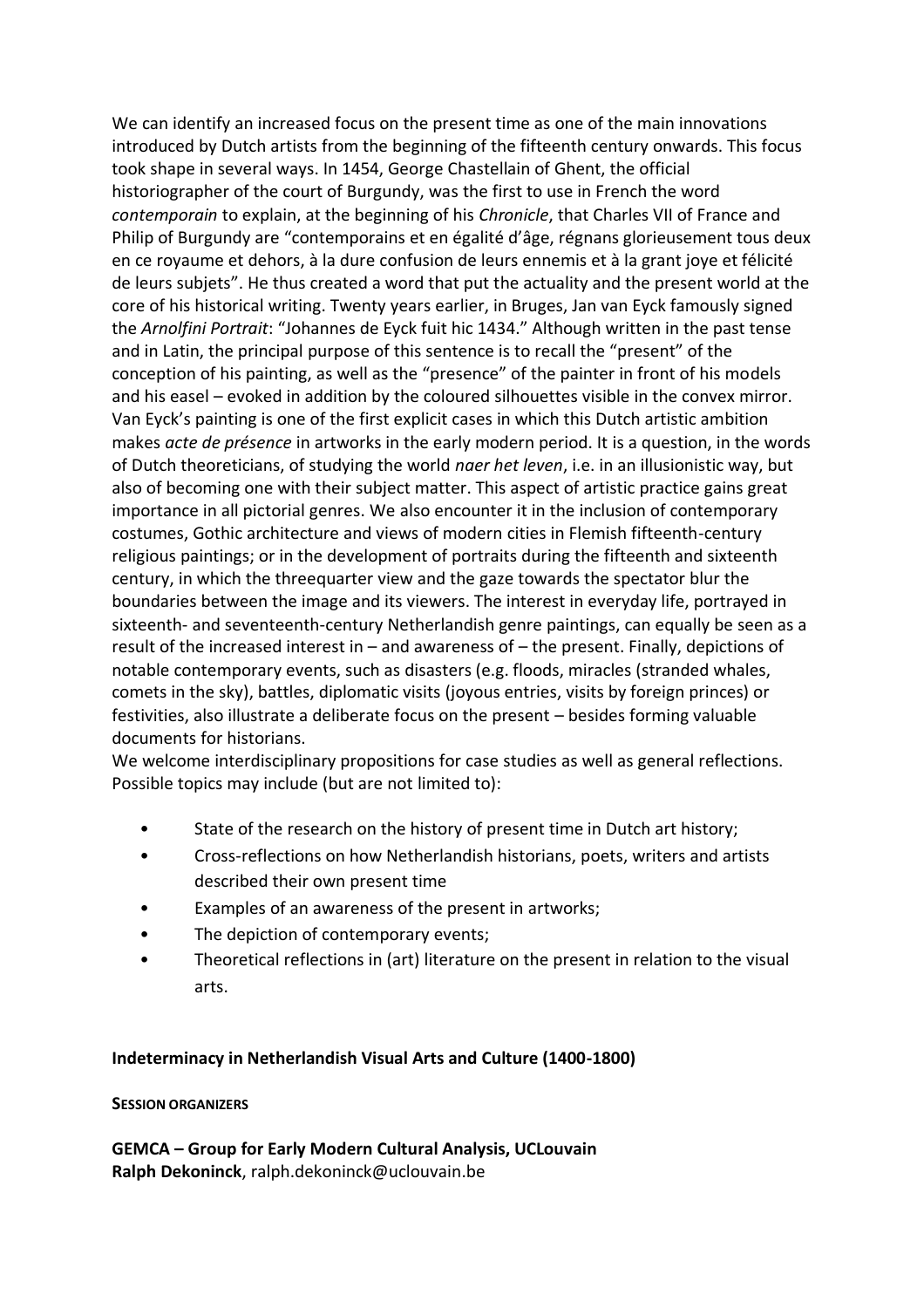# **Ingrid Falque**, ingrid.falque@uclouvain.be **Caroline Heering**, caroline.heering@uclouvain.be

The art of the Netherlands in the early modern period is full of works whose meaning is not revealed at first glance, or whose interpretations by art historians have revealed all the ambiguity. Just think of Jan van Eyck's *Arnolfini Portrait*, Quinten Massys' *Money Changer and his Wife* or Johannes Vermeer's *Art of Painting* to name only a few famous examples which have been deciphered by scholars in turn from a moralizing, allegorical, spiritual or profane perspective. All the interpretations that have been forged on these works are but one reflection of the way ambiguity is cultivated in all registers of early modern Netherlandish visual culture. Double images, illusionism, visual games, framing devices, plays between different levels of reality, the indeterminacy of pictorial spaces, emblematic and rebus are other key components of this taste for ambivalence.

In this session, we would like to invite papers that will explore early modern Netherlandish visual arts and culture in the light of the concept of "indeterminacy", understood as "the character of something undefined, unestablished, not precisely outlined" (Dario Gamboni, Potential Images. Ambiguity and Indeterminacy in Modern Art, 2002, 13), and its variations of ambiguity (the character of what is open to several interpretations) and ambivalence (the character of what has two opposing components). These concepts can be applied to different, yet intimately related, registers:

- that of the images themselves and their internal functioning: i.e. their iconography, composition, formal language which can be read in different ways);
- that of the experience and use of images at the time of their reception: how do we define and understand the relationship between these images and their producers, patrons and beholders, depending notably on where and how they were gazed and used (private or public spaces, in an intimate or distant relation…);
- and finally that of the interpretative layers that have been superimposed up to the present day by art historians: it is sufficient to think of the many debates that the paintings mentioned above have provoked in the course of time.

Considering artworks through the prism of indeterminacy will enable us to unlock the potentialities of images without confining them to single interpretations or compartmentalize them in specific genres, that are side-effect of traditional iconographical approach. Instead, it will allow us to grasp the polysemy and richness of the images. On a more general level, this approach will also allow to reconsider the relationships between form and meaning, but also between genres or between the profane and the sacred, and therefore invite us to consider the process of indeterminacy as a participant in the power of artworks.

# **The Performativity of Liturgical Art**

## **SESSION ORGANIZERS**

**Ralph Dekoninck**, UCLouvain, ralph.dekoninck@uclouvain.be **Barbara Baert**, KU Leuven, barbara.baert@kuleuven.be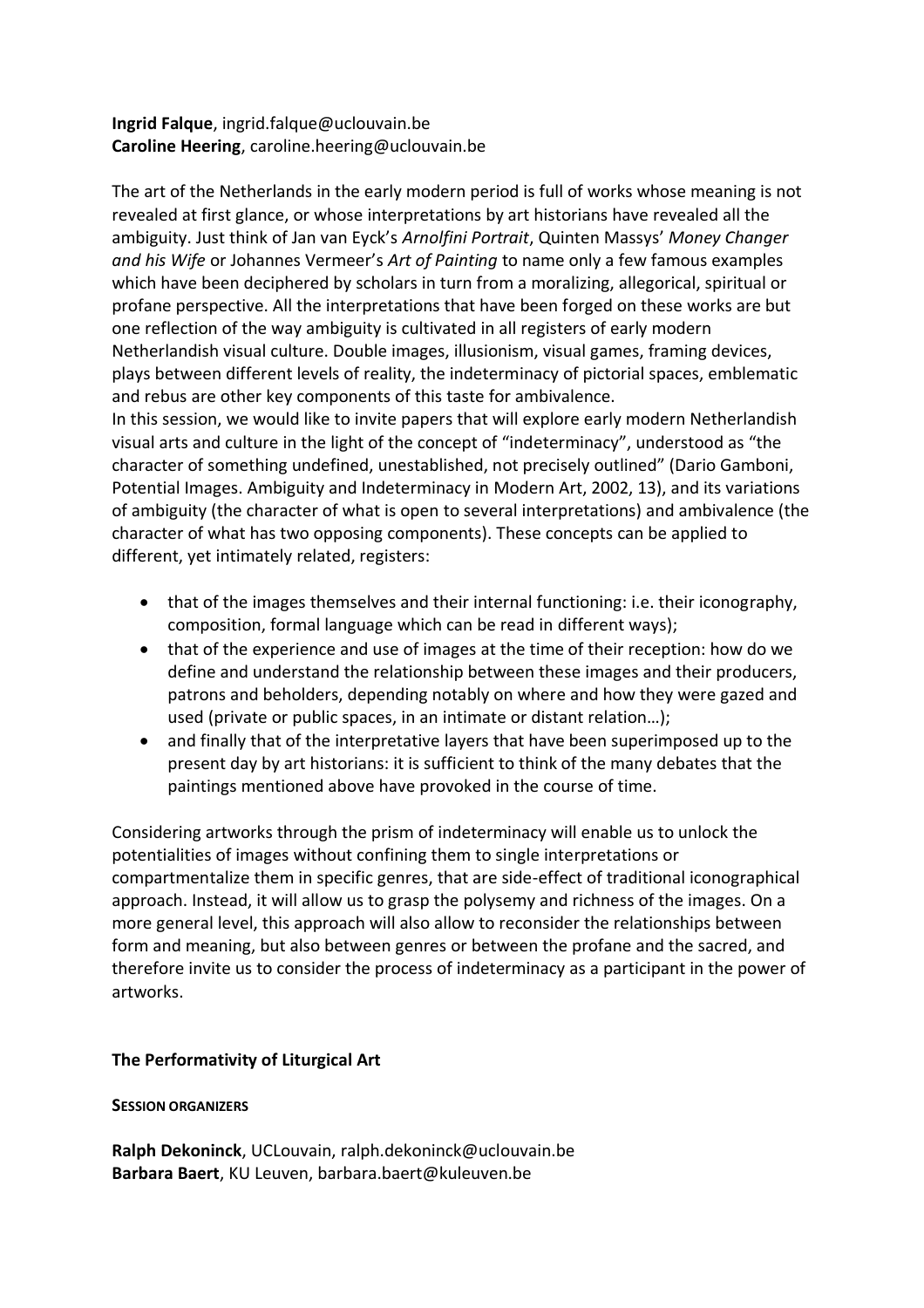## **Marie-Christine Claes**, KIK-IRPA, Brussels, marie-christine.claes@kikirpa.be

This session seeks to investigate the performativity of the late medieval and early modern liturgical heritage from the Southern Netherlands. As liturgical objects are endowed with a ritually instituted efficacy, they lead indeed to a reflection on performativity. The *performative turn* in the Humanities is in line with the renewed interest in rituals and their relationships to objects, artistic or not. This approach has opened new avenues of research in art history. In this respect, we may say that art is performative insofar as it engages the spectator in a performance; it could even be argued that art is effective only when it is performed. The art object can be therefore considered as an *agent*, that is to say, as an object endowed with an ability to act or to trigger reactions and not simply as a thing to be interpreted as a passive vector of forms and ideas.

This session aims to study these objects within the wide network of relationships that shape their meaning and their efficacy: the relationship with their spatial environment, especially with the rituals performed in this environment, the relationship with their users, but also the relationship between the different objects themselves. Liturgical objects – such as chasubles, copes, altar frontals, chalices, monstrances, altar bells… – were displayed and used in a certain order and were part of a network not only of other artefacts, but also of images, gestures, words, sounds and smells. Issues related to the contextualization of the liturgical objects in their spatial, material and religious environment will be explored so as to provide a renewed analysis of their ritual and artistic significance.

# **Netherlandish Art and the Eschatological Imagination: Space, Time and Experience of the Other World(s)**

## **SESSION ORGANIZERS**

**Christine Göttler**, Universität Bern, christine.goettler@ikg.unibe.ch **Anna Pawlak**, Eberhard Karls Universität Tübingen, anna.pawlak@uni-tuebingen.de

In the course of the sixteenth and seventeenth centuries there were radical shifts in the ways in which the world beyond death was imagined, represented, and conceived in its spatial and temporal as well as its material and affective dimensions. The Protestant Reformation rejected Purgatory, the most recent addition to the eschatological landscape construed as an intermediary site that still allowed communication between the living and the dead. In response to Protestant criticism, Catholic reformers began to promote the purgative rather than punitive aspects of a stay in Purgatory, relocating it from a realm near Hell to one near Heaven. The increasingly global dissemination of Christian doctrines further broadened the imagery of eschatology, accommodating it to that of other belief systems. Finally, a growing curiosity in realms not accessible to human eyes—the outermost reaches of the heavens, and the innermost depths of the earth—, gave rise to a whole new genre of spatial and cosmological reflections and representations. With their changing political and confessional loyalties along with their highly developed printing culture and artistic traditions, the Netherlands (under Burgundian, Spanish and Dutch rule) provide a particularly interesting case to study the shifting foci and norms of eschatological imageries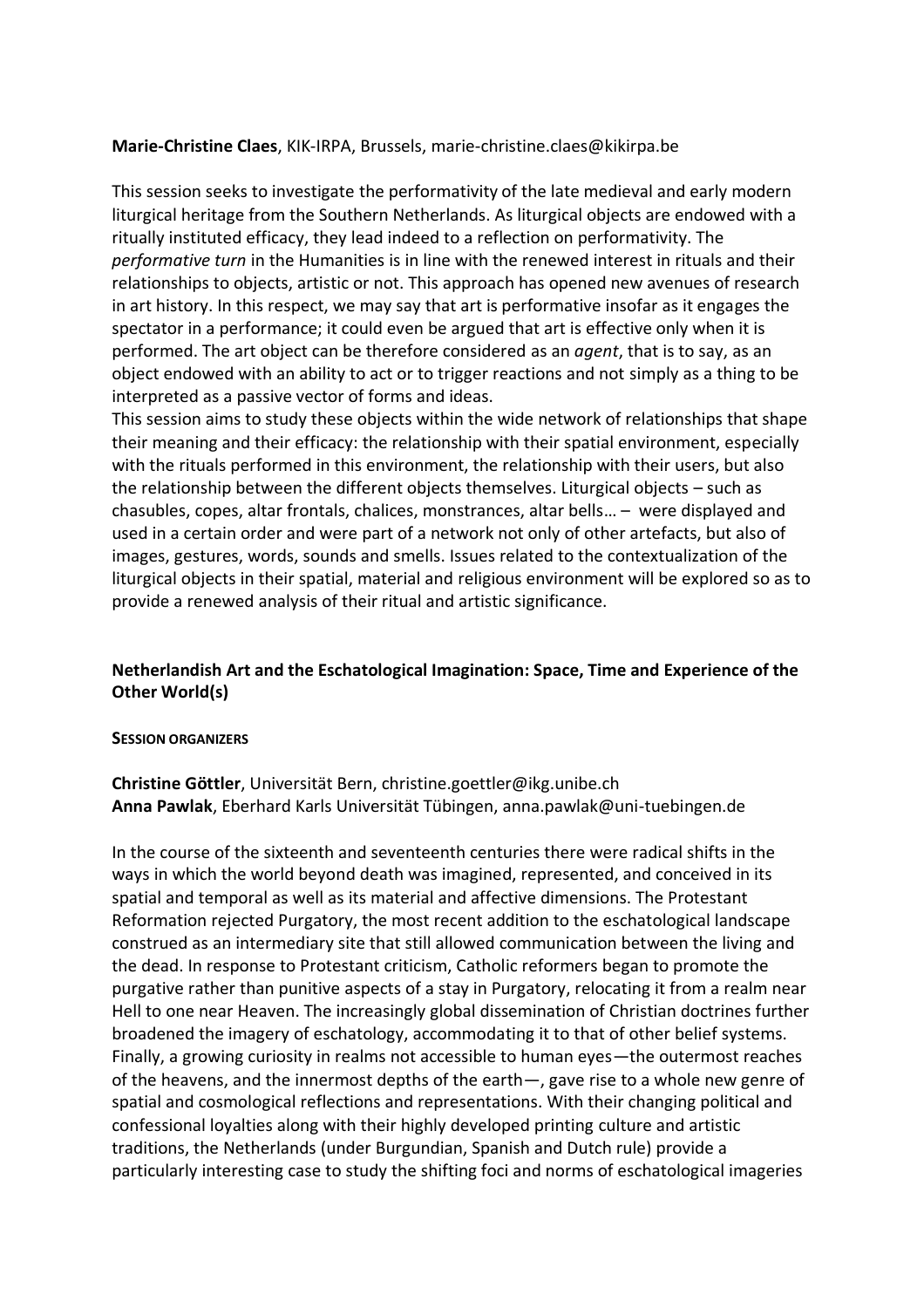and imaginaries. Combining image, language and object-centered perspectives, the session seeks to shed more light on the formation, reception, and transmission of extra-temporal and extra-spatial worlds. Its focus is on the sensual and affective components of these two worlds, whether future or parallel, and their multiple links with the actual world that created them. Conceptualizations and imaginations of the hereafter can be helpfully understood as 'chronotopes' in the sense used by Mikhail Bakhtin, in that they reconfigure spatial and temporal relations and experiences. How was the specific 'materiality' of the 'world beyond' explored in different visual and textual media in both the Spanish Netherlands and the Dutch Republic? Were there parallels or intersections in the imagination of other worlds beyond the space of the known, both 'real' and eschatological? We are particularly interested in contributions that engage with the roles of emotions, affects, and perceptions—sensations generally associated with human bodies—in a world beyond the visible and tangible and beyond time and space. How were the otherworldly loci described and imagined in exegetical, didactic, and devotional literature? In what ways did these images and texts evoke the spatio-temporal dimensions and affective atmospheres and ambiances of these places never seen by human eyes? How did people conceive of the possibility of communication between this world and other-worldly spheres, or among the latter (e.g., between heaven and hell)? What elements of the visual language of eschatology successfully permeated confessional and religious boundaries, and which were adapted and transformed? Among other topics, papers may address configurations of otherworldly spaces in religious didactic and religious subversive genres or ones that engage with the use of eschatological imaginings in spaces of leisure and recreation such as theatres, gardens, and parks.

### **Art and Philosophy in the Early Modern Netherlands**

### **SESSION ORGANIZER**

### **Hanneke Grootenboer**, Radboud University, Nijmegen, h.grootenboer@let.ru.nl

The relation between art and science in early modern Netherlands has long been the focus of art historical scrutiny. By contrast, the connection between art and philosophy in the Dutch Republic has remained under-explored. This is surprising, as a wide range of thinkers, among them many refugees, initiated the so-called age of 'new philosophy' which eventually resulted in the rise of a 'radical enlightenment' by the turn of the century. While artists got influenced by particular visions (most evidently Romeyn de Hooghe by Spinoza), philosophers frequented artistic circles (such as Pierre Bayle) or considered their art collection as an extension of their thinking (as did, for instance, Francisus Sylvius). In the visual arts, certain artistic categories such as emblem books containing denkbeelden or thought-images, or particular sub-genres such as vanitas paintings were traditionally associated with philosophical reflection. In the writings of René Descartes, among others, we see an increase in the use of pictorial metaphors (such as of the house, the painting or the automaton) to reinforce particular concepts. In addition, painters started to selfconsciously include mirror images in their work, as did Clara Peeters, while illusionistic tricks used in art and entertainment evoked profound bodily experiences in their audiences that were meant to let the senses 'think'. Recent literature on material culture suggests that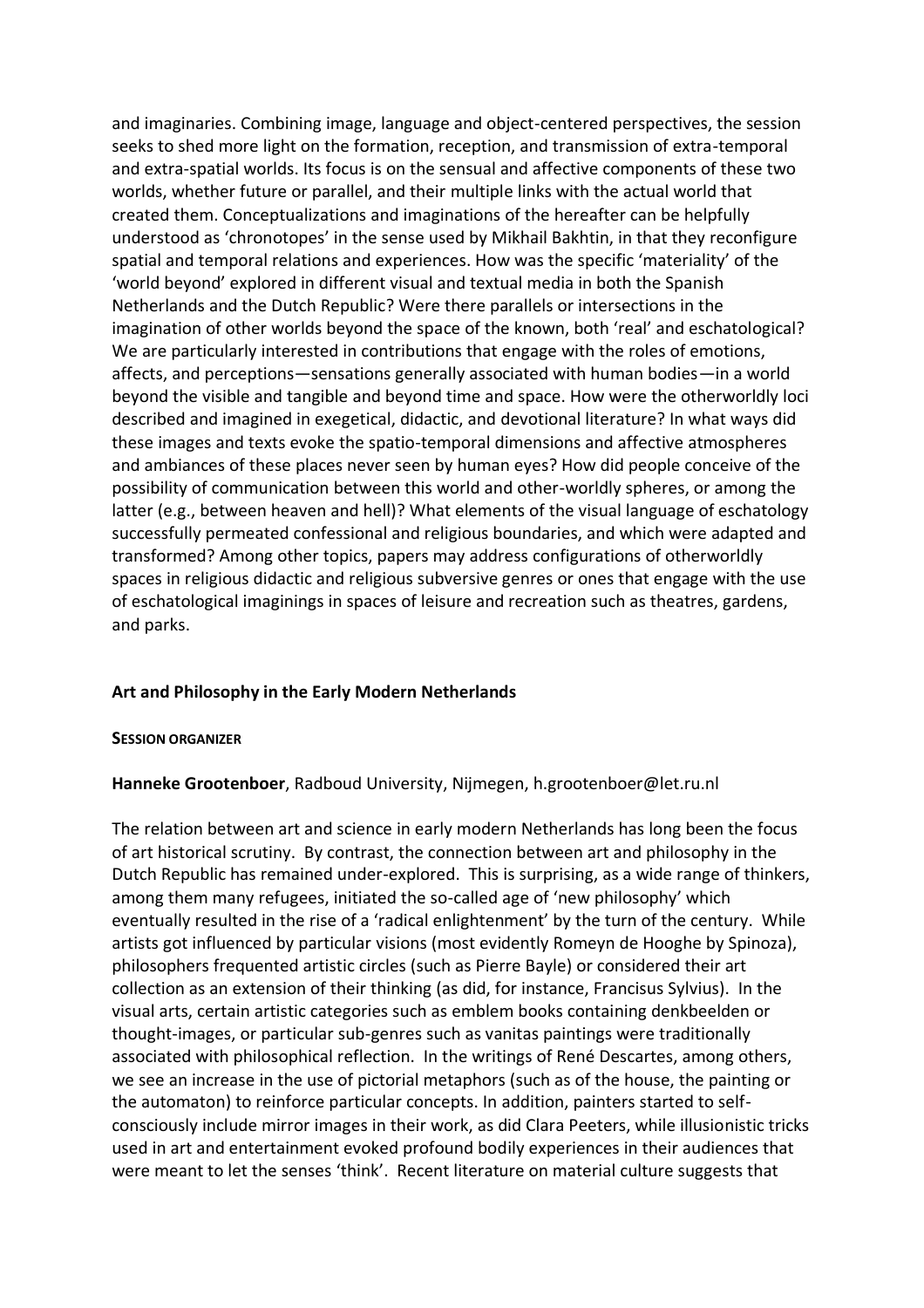luxury collectibles such as cunningly crafted artifacts or exotica were considered not only as objects of knowledge and spiritual meditation, but also as things to 'think with'. This panel invites papers that explore the relation between the visual arts and philosophy in the Low Countries during the 'long' 17th century in the broadest sense, addressing questions that may include: What was the relation between art and philosophy that Samuel van Hoogstraten famously called sister-arts? How did philosophical concepts resonate in visual culture? What was the impact of image-making on verbalising intellectual ideas? To what extent did artists contribute to philosophical debates or did philosophers shape art theoretical discourse? What was the function of art objects and images and the stimulation of the senses on the expansion of the mind? Papers dealing with the influence of 17th century visual culture on philosophical writings beyond the early modern period (such as of Hegel or Schopenhauer) are also welcome.

### **Heraldic Imagination in the Netherlands, 1500-1800**

#### **SESSION ORGANIZER**

**Marika Keblusek**, Leiden Centre for the Arts in Society (LUCAS), Leiden, m.keblusek@hum.leidenuniv.nl

Originally hereditary symbols of the medieval noble elite, from the late-14th century onwards crests, coat of arms and blazons were increasingly altered, added to and custom made for members of other, emancipatory social groups, most notably the urban elites. Merchants, for example, formed a fast growing, powerful professional segment of early modern European society – especially in the Netherlands. The increasing awareness of their personal and collective identity is evident in their visual branding and representation: not only in commissioned portraits, but in the adaptation of crests and devices which were publicly visible on a variety of media and platforms. In fact, heraldic imagery embodies much more than an individual's or corporate coat of arms. The powerful tradition of heraldic emblems is reflected in the use of blazons and crests by literary and artistic groups and institutions, such as chambers of rhetoricans, or painters' associations. Other, closely related visual emblems which act as identity markers are for example printer's devices, trademarks, logos, monograms or even calligraphic signatures.

This session aims to explore how early modern individuals and groups branded themselves through their heraldic presentation on contemporary social media and materials. We will focus on early modern branding through personalised heraldic imagery, which may have been displayed on wooden and stone shields in churches and houses; on painted portraits; in stained glass and windows; engraved in silver, gold, precious stones and glass work; embroidered on linen; pressed on book bindings; hand-painted in manuscripts like alba amicorum (friendship books) and on ceramics – indeed, on every material and (semi-)public medium thinkable.

Papers may focus on various aspects of the heraldic imagination, discussing how this visual personal and collective branding functioned in the Netherlands between 1500 and 1800. How innovative was the transformation of heraldic culture from the late medieval age into early modern times? How and why did it take place? Who were responsible for designing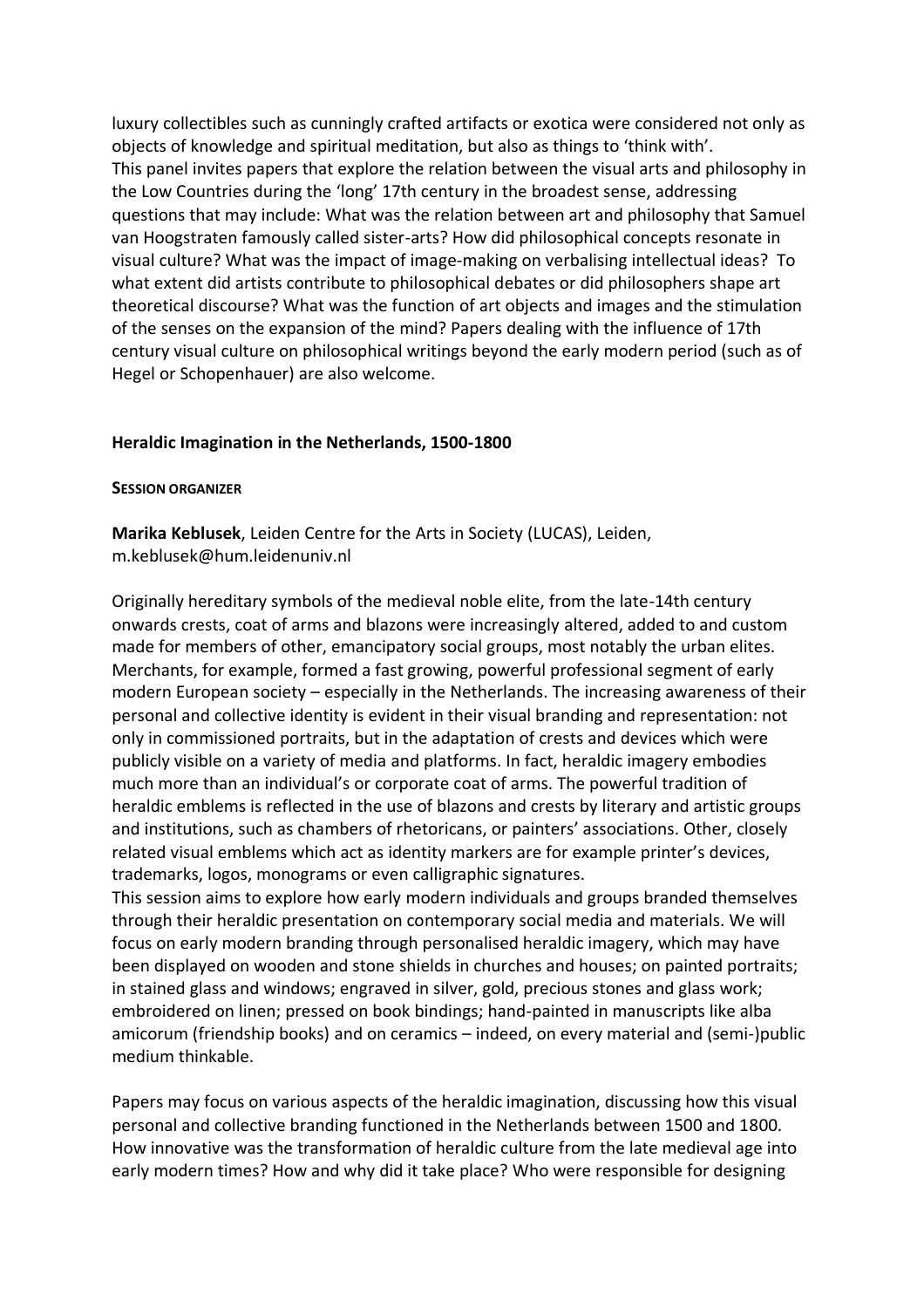new coats of arms? In other words, how did this visual language of the self in everyday surroundings develop and how, in time, did this multimedia manifestation of personal and collective identities undergo a process of formalisation, authentication and the creation of types and stock images?

This session welcomes curators and scholars to address pictorial and material elements of heraldic culture in the context of art history, material history, emblem history, and heritage studies.

# **Nature's End: Ecology and Exploitation in Seventeenth-Century Dutch Landscape Painting**

## **SESSION ORGANIZERS**

**Joost Keizer**, University of Groningen, joost.keizer@rug.nl **Ann-Sophie Lehmann**, University of Groningen, a.s.lehmann@rug.nl

With a sudden intensity, early seventeenth-century Dutch artists began picturing their own environment, launching an entirely new category of representation that tested the boundaries between man and nature, representation and truth, and past and future. These pictures do more than show a real, often familiar, landscape. They also depict how humans experience nature. Thousands of early landscape paintings – most of them of an underestimated artistic radicality – interrogate the boundaries between nature and culture. They map out what past and future ecologies look like. And place us humans in the midst of them.

Landscape paintings intersect with a set of early modern questions about how to use and preserve the land. They open up new venues of sight from a use-perspective (of farmers in the dirt, fishermen on the beach); they draw visual attention to the boundaries between landscape (*landschap*) and the dunes (called the *wildernisse*); they speak of the erosion of the coast; they visualize what humans did with and to nature; they distinguish classes of looking and using (from strolling city-dwellers to a bent-over sower). Apart from the visual wealth of information about living in and of cultured nature, an untapped variety of Dutch early modern textual sources speaks to the ecology of human life and the land humans occupy, which has been studied surprisingly little with regard to landscape painting. This panel seeks contributions that deal with the questions of ecology and exploitation in landscape painting. We invite speakers who engages with but are not limited to the following topics:

- Artistic materials and natural resources;
- Style as a human intervention in nature;
- Depictions of human industry in nature;
- Visualizations of erosion and bare lands;
- Visual efforts to demarcate nature from culture;
- Use point-of-views of nature;
- Exploitation of New World natural resources.

## **The Affective and Hermeneutic Functions of the Self-Aware Picture**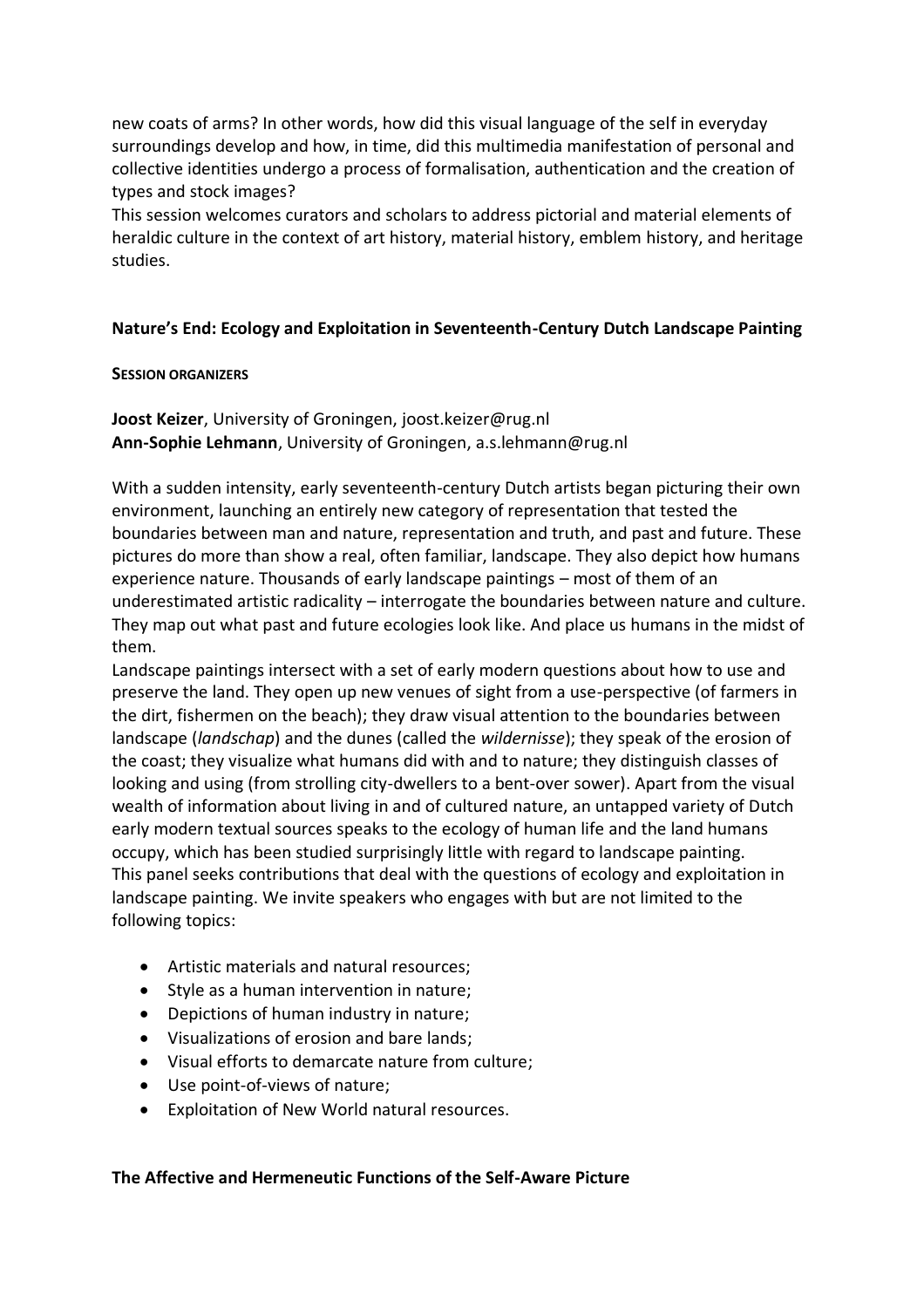#### **SESSION ORGANIZERS**

**Walter S. Melion**, Emory University, wsmelio@emory.edu **Michael Zell**, Boston University, mzell@bu.edu

This session examines paintings, drawings, and prints that use various representational contrivances jointly to foreground their status as pictorial images and as objects of the beholder's gaze. Such devices often highlight the mimetic properties of the picture in question, as in the case of *ogenbedriegertjes* (little eye-deceivers, i.e., trompes-l'oeil), which prompt the viewer to acknowledge that s/he is looking at a pictured picture. A related device utilizes elements within the pictorial field—*doorkijkjes* (optical corridors), *gordijnen* (feigned curtains), or *omlijsten* (framing devices, e.g., doorways, casements, archways, stairwells, etc.)—to call attention to the ways in which visual attention is being mobilized, directed, and/or deflected, as it moves toward a targeted destination. The visual itinerary thus mapped often stands proxy for the viewer's gaze, the motion of which the image can be seen both to harness and portray. More obviously, pictures may contain depicted viewers whose action of beholding doubles that of the actual viewer looking at the painting, drawing, or print, from a vantage point external to it. Finally, *handelingh* (handling, rendering)—the marks made by a burin, stylus, or brush—can be applied so conspicuously that they compel the viewer to track the marks' pattern of application: their forceful motion functions as a diagram of sorts for the movement of the viewer's eyes as they travel along pathways leading in *'t verschiet* (into the distance).

Although scholars of Dutch and Flemish art have duly noted the ubiquity of these and other pictorial devices focusing on sight, their affective and interpretative functions have yet to be fully studied. The now common consensus that the reflex of picturing pointedly alludes to *vaardigheid* (skill) and *meesterschap* (artisanal mastery) is surely right, but key questions still remain to be answered: when allusions to the viewer's gaze are coupled with explicit emphasis on the pictorial register, what affects are stirred, what meanings are generated, how, why, and to what end does the bestowal of attention constitute a primary theme or call forth an hermeneutic response. Take Nicolaes Maes's *Jonge vrouw bij een wieg* (Young Woman by a Crib), recently featured in the Maes retrospective at the Mauritshuis. The picture, as the show's curators astutely observe, turns on an analogy between the trompel'oeil curtain, ostensibly pushed to one side by the beholder, and the mother's raising of the cloth draped over her sleeping child's head. In turn, a second analogy, this time internal to the picture, invites the viewer to draw a parallel between the woman's act of reading (presumably scriptural) and her display of maternal solicitude. Maes asks us to consider how viewing his picture can produce sentiments as tender as those elicited by a babe, and conversely, how enthrallment in a sleeping child is like attention paid to an enchanting image. He also invites us to reflect on the relation between devout reading and attentive beholding. Our session provides a forum for further examination of the form and function of such prompts to affective and hermeneutic engagement with self-aware pictures.

### **Art and knowledge: Cognitive Categories in Visual Compositions**

#### **SESSION ORGANIZERS**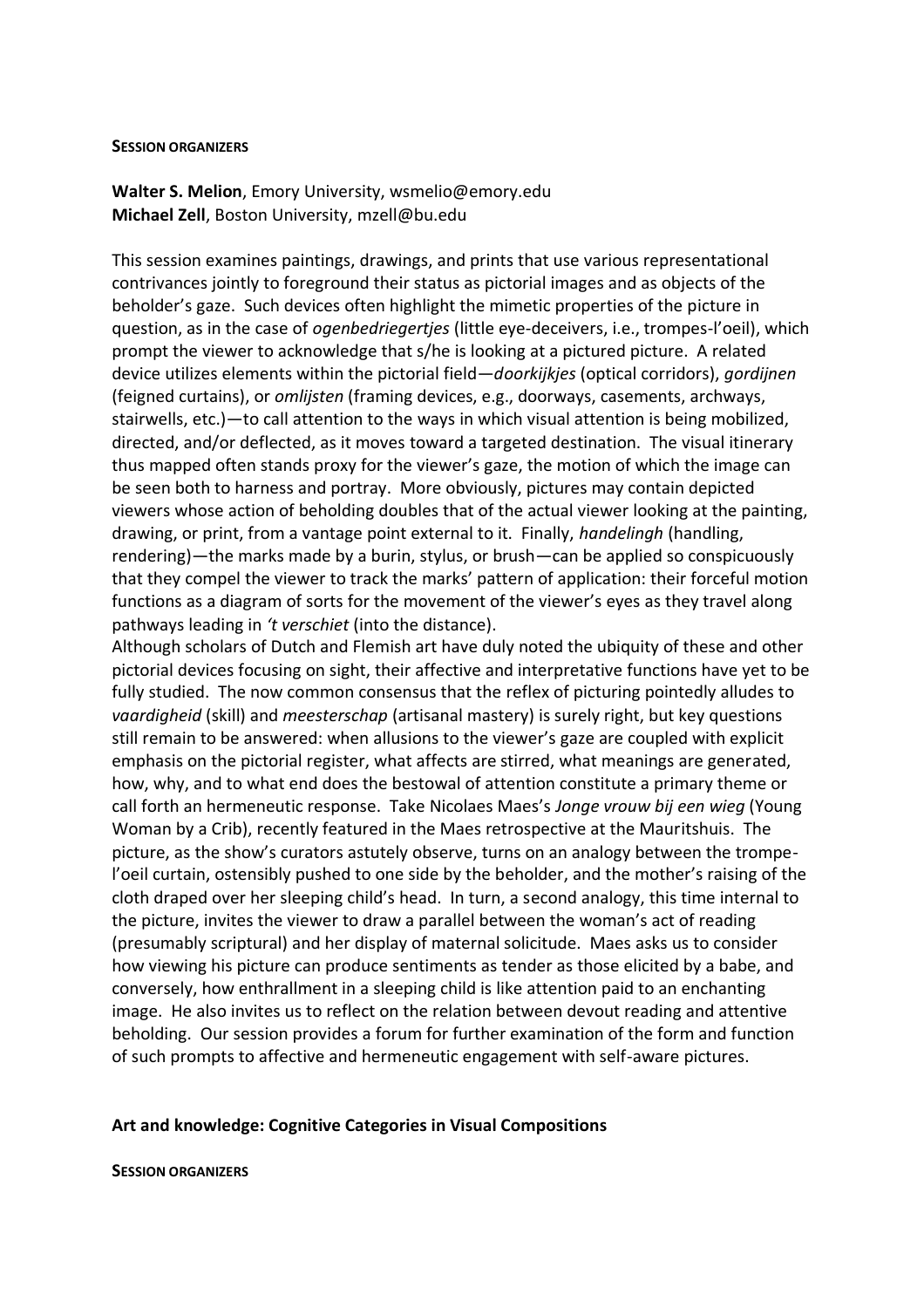## **Sophie Suykens**, Ghent University, sophie.suykens@ugent.be **Elizabeth Vandeweghe**, Ghent University, elizabeth.vandeweghe@ugent.be

The sixteenth and seventeenth centuries mark a period of gradual but profound transformation of the way in which phenomena of the natural world were studied. This session aims to explore the interaction between the visual arts and early modern theories of knowledge and nature. Medieval and early modern knowledge theories are characterized by their high reliance on the so-called 'categories' (dialectics). Knowledge and reasoning were embedded into a complex web of interconnected categories, which correspond to underlying structuring principles. One example illustrating the ubiquity of categorical thinking was the division of the natural world into four elements. These were not only associated to the primary qualities derived from the theory of humourism, but also to motive qualities and other classifications of nature such as the four seasons and the four temperaments. Such categories were shared by various cultural and social spheres at the time. However, only little attention has been paid to parallels between early modern cognitive categories and the way they relate – or not – to early modern artworks. Apart from scientific illustrations, the visual structure of other artworks and genres has seldom been confronted explicitly with contemporary theories of knowledge. We welcome proposals that address diverse art forms and artistic genres, studied from a wide range of disciplines in the empirical and theoretical sciences, which discuss the (shifting) connection between cognitive categories on the one hand and visual strategies of composition on the other. Approaching early modern artworks from this perspective can give new insights into the ways in which complex images were constructed and perceived. In doing so, the session also touches upon (1) the debates on the descriptive versus the symbolical interpretation of nature and material culture as represented in Dutch genre painting; (2) the fruitful line of research addressing the multidimensional intersection of art with science and episteme; (3) the relationship between science and (a) artistic styles (e.g. naturalism, optics, mathematical perspective), (b) artistic genres (e.g. scientific illustrations, Dutch still life paintings), (c) materialities (e.g. artisanal knowledge and technology) and even (d) collecting practices.

TRADE, PRICES, MARKETS

### **Place Value**

### **SESSION ORGANIZERS**

**Paul Crenshaw**, Providence College, paul.crenshaw@providence.edu **Weixuan Li**, University of Amsterdam / Huygens ING, weixuan.li@huygens.knaw.nl

The application of value theories to art historical investigations seeks to understand the factors that drive axiology, the study of value and valuation. While pricing and sales information in the early modern period is sporadic, there are enough sources to form foundations for comparative analysis of individual artists' work, to see regional disparities in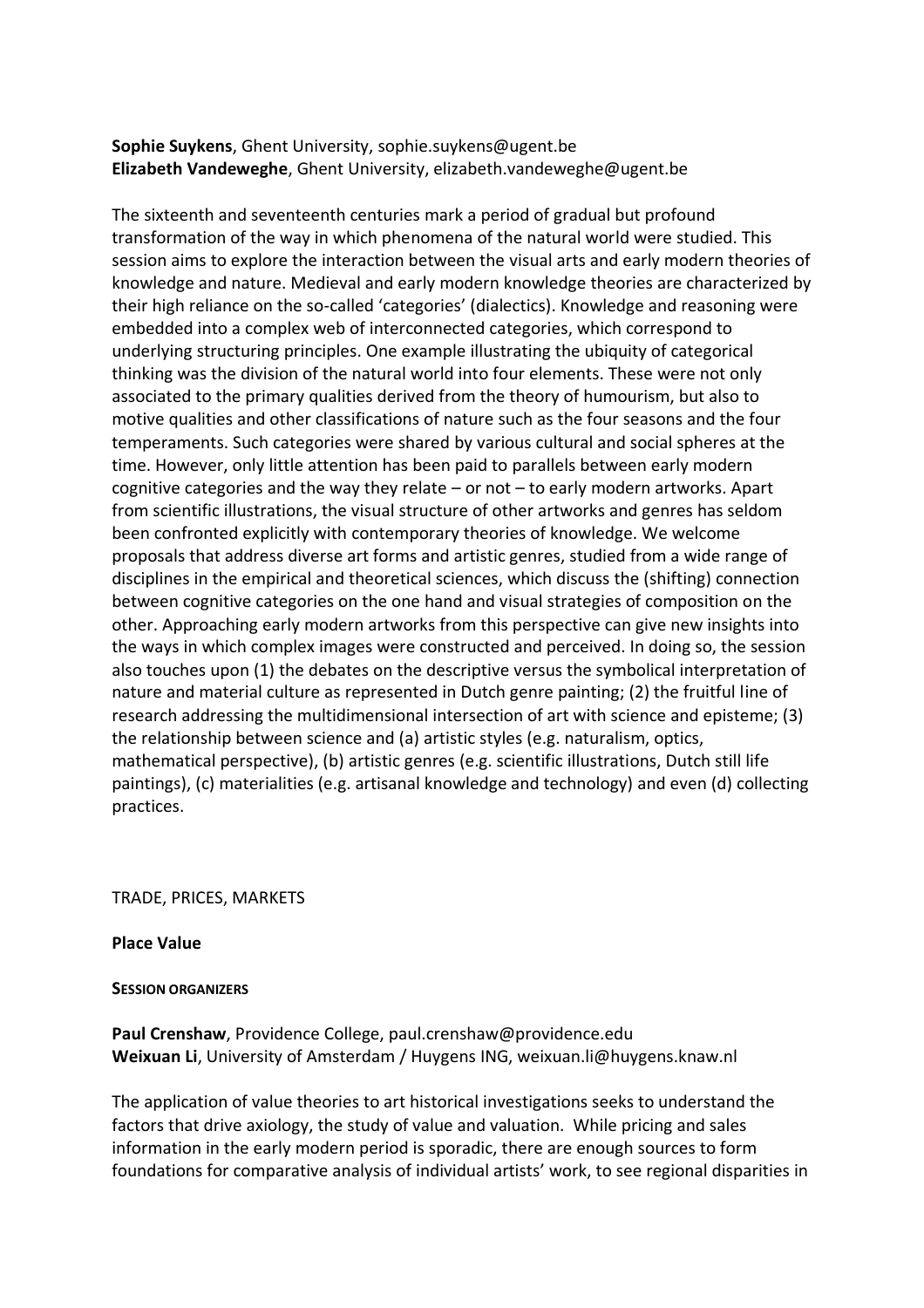valuation of artworks, to assess medium and material distinctions in pricing, and to some extent understand the effects of size and format variances on monetary worth, to name a few directions for such studies. These studies often attempt to provide subjective nuance to seemingly objective, "hard" sums of monetary evaluation. Other types of investigation may examine the development of the language of art, vocabulary and terms of praise or criticism as an avenue to discern a sense of value. Such art theory or art criticism studies enable qualitative assessments of the value placed on innovation and types of expected artistic skills needed to attain excellence in the opinions of various writers. This session seeks papers that specifically examine the role of "place" in the evaluation of works of art in northern Europe and particularly in the Netherlands during the early modern period. This may include the representation of specific spaces or places, and how that adds value. It may be public site specificity of an artwork, where the value of placement in a particular location is discernable and accountable. It may examine placement in a collection, where comparison to other works can be drawn, or a particular mode of display or encounter is evident, or where location within a domestic setting can be said to add value. Papers that apply innovative methodological approaches or present new material evidence in these areas are most welcome.

### **In the Shadow of the Pand and Beurs: Religious Art and the Early Modern Market**

### **SESSION ORGANIZER**

### **Mitzi Kirkland-Ives**, Missouri State University, mkirklandives@missouristate.edu

In the early modern era the region of the low countries was one of the centers of a number of shifts in economic life and practice in Europe. The period saw the expansion of the middle class and increasing urbanization, a shift from the manorial system and the commons to enclosure and agrarian capitalism, the development of modern banking, changes in the system of markets including the availability of year-round markets, and, in time, the mechanization of production, development of stock exchanges, mercantilism, and public companies such as the Muscovy Company and British and Dutch East India Companies. This session aims to revisit the effects of this changing economic environment on religious art in the sixteenth and early seventeenth centuries and to highlight new insights into the relationship between economic life and the arts, especially religious art. Topics might include the effects of new patterns of patronage; adaptations in the iconography and style of religious art in response to the new developments in the marketplace and economic systems; deployment of religious imagery in service of promoting economic systems or individual entities; changes in practices relating to corporate chapels or corporate participation in festival/procession traditions; new perspectives on the shifts in genre; patterns of artistic commission, competition, and rivalry; reflections and representations of the products of new trade and exchange patterns; changes in devotional portraiture related to these new models; new or altered contexts for the sites/display of art.

### THE ROLE OF MIGRATING ARTIST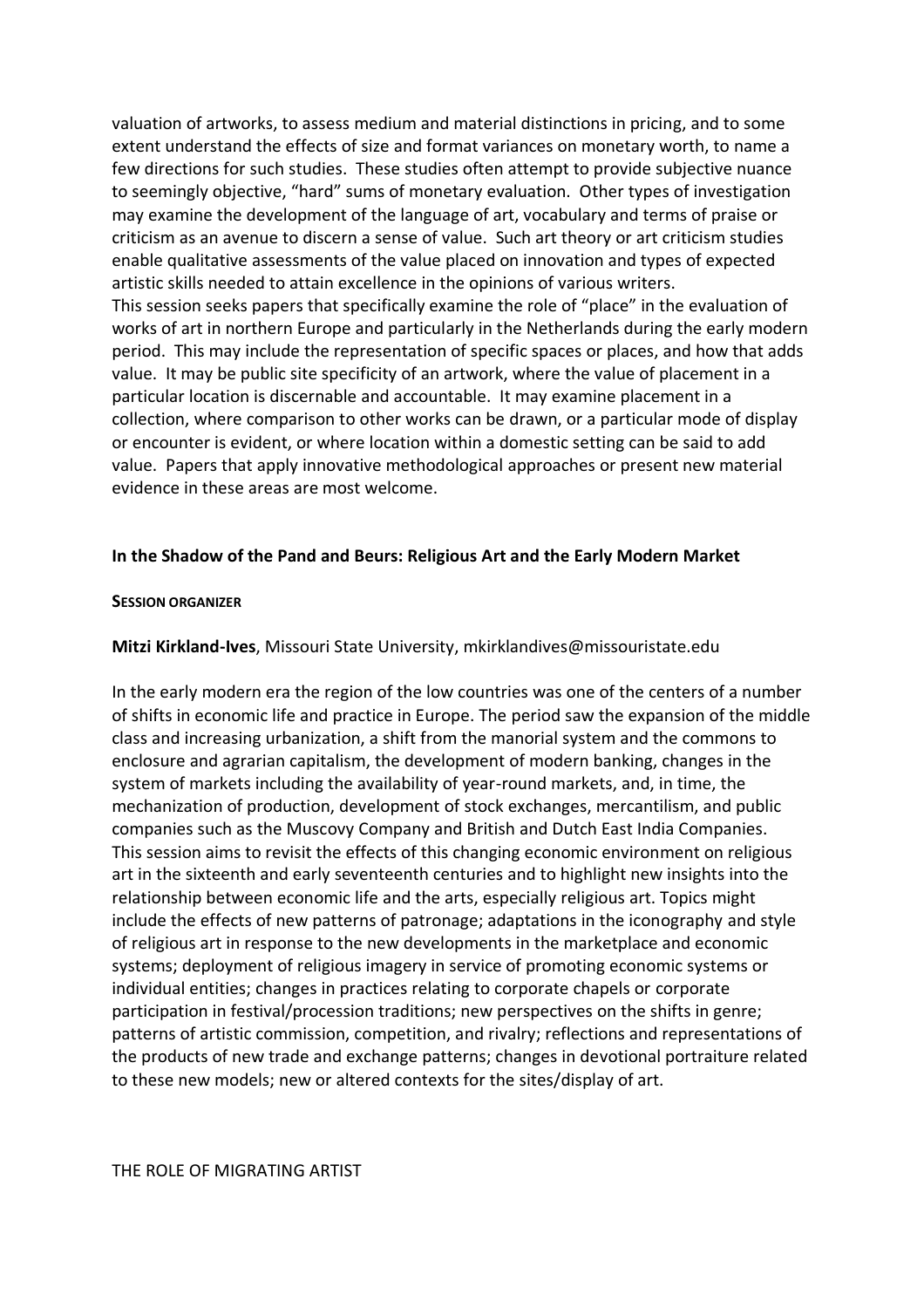## **Belonging in the Republic: Whose Amsterdam?**

#### **SESSION ORGANIZERS**

**Ann Jensen Adams**, University of California at Santa Barbara, ajadams@ucsb.edu **Maarten Prak**, Utrecht University, maarten.prak@let.uu.nl

Amsterdam in the seventeenth century was a multi-cultural city and magnet for migrants seeking a better life. As the city grew, it witnessed the establishment of new professions and industries, the practice of a variety of religions, and a reorganization of guilds, of charitable institutions, of civic rituals. The changes in urban fabric responded to changing demographics, as families of many inhabitants were newly arrived from the countryside, other cities, or even other nations. As Maarten Prak has recently elaborated, the idea of citizenship was undergoing dramatic revision. This raises the question of who belongs and who does not and, in particular, to what does one belong? Allegiances to family, guild, religion, the city, the province, and an emerging republic were multiple, and in flux. Artists of the time were creating new types of images which responded to some of these changes, images which pictured a variety of peoples and classes, of urban neighborhoods, of activities and events. These images in turn created, in the words of Benedict Anderson, "imagined communities" that included some, and excluded others. From the perspective of our twenty-first century, the historical question of the role of images in creating belonging, and exclusion, has particular relevance.

This session seeks to engage issues of belonging and exclusion raised by imagery produced of or in the city and its environments. This session is particularly interested in papers that address the ways in which images in any media – paintings, drawings, prints or illustrated books, architecture or sculpture – create concepts of inclusion and/ or exclusion. While the session is envisioned to focus on Amsterdam, considerations of a comparative nature – with other cities, the countryside, or ideas represented allegorically are also welcome.

### EAST MEETS WEST

**Towards a "Worldly" Art History: Reassessing Methodologies for Netherlandish Art in a Worldly Context, c. 1500-1700**

#### **SESSION ORGANIZERS**

**Katharine Campbell**, University of Michigan, kscamp@umich.edu **Jamie Richardson**, Bryn Mawr College, jrichardso@brynmawr.edu

How does one approach the global in Netherlandish art history? This question, seemingly straightforward, has stimulated a vast array of scholarly studies that confirm it is anything but easy to answer. Recent developments in scholarship have shown the potential to cultivate scholarship in understudied geographies, as in the recent exhibitions *Rembrandt and the Inspiration of India* (2018) in Los Angeles and *India and the Netherlands in the Age*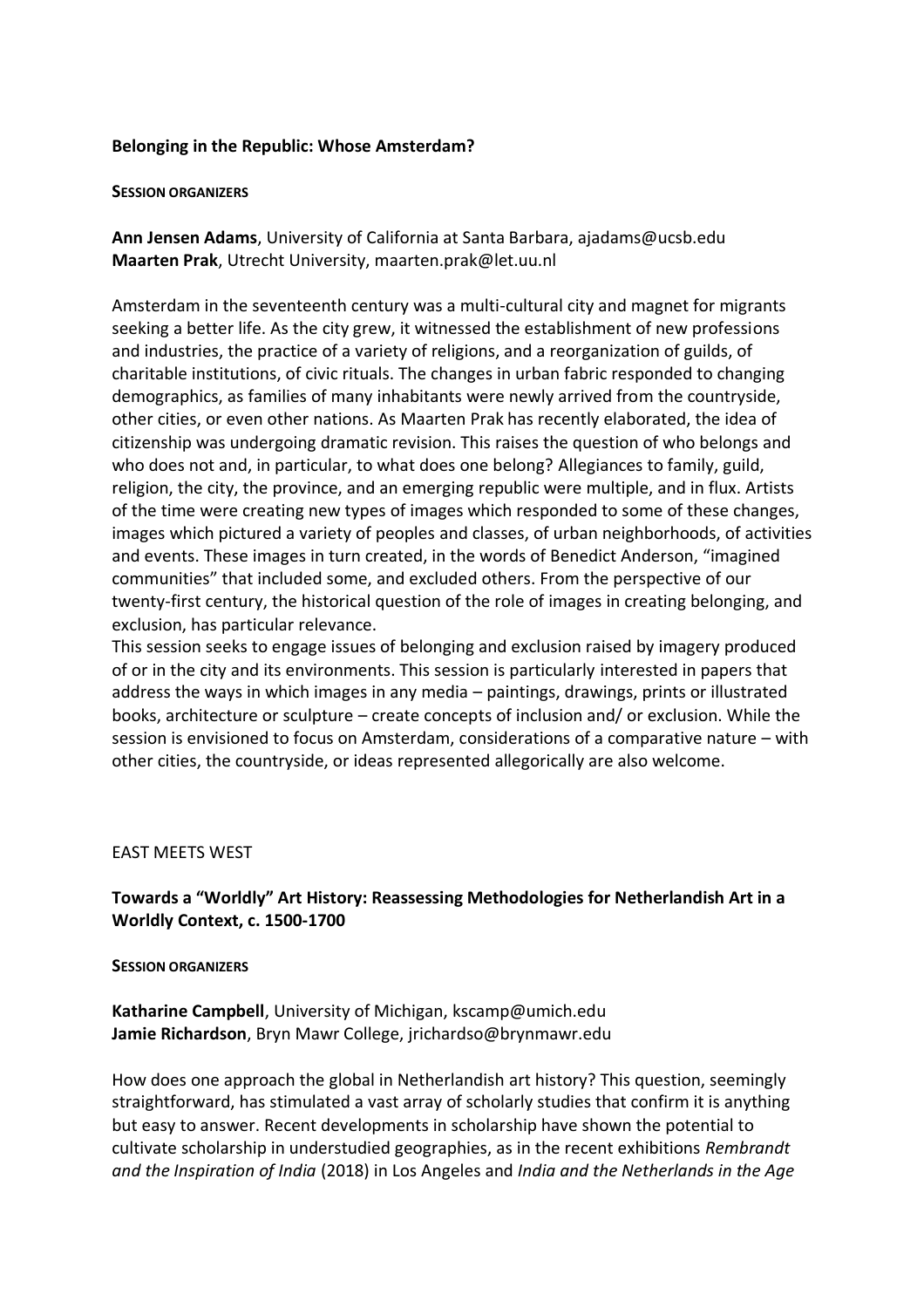*of Rembrandt* (2019) in Mumbai; to reconnect conventionally discrete epistemological categories, such as those of economic, social, and visual data in the study of the impact of Dutch global trade networks in the early modern period; and to decenter Western paradigms for evaluating images and objects. This last approach is proposed by Deborah Hutton and Rebecca Tucker in their 2014 article on Cornelis Claesz. Heda, "The Worldly Artist in the Seventeenth Century." They ask, "can we—and how might we—study art objects from across the globe in a way that does not re-inscribe past Eurocentric structures onto the field?" Instead, in the case of Heda (c. 1566-1621), they suggest framing case studies of traveling artists and images equally from contexts of origin and of destination, within larger networks comprising many cultural centers.

This session takes inspiration from Hutton and Tucker's approach, expanding it to consider not just worldly artists, but worldly *methods.* It asks for papers that actively rethink conventional methodological approaches to global Netherlandish scholarship in the sixteenth through eighteenth centuries. These may take the form of new case studies, approached in a creative methodological way; they may also be presentations that take alternative methods themselves as their subjects. In keeping with our focus on alternative methodologies, we encourage scholars to submit papers that are the products (or works in progress) of collaborative studies across specialties, and we envision the possibility of joint presentations of this research.

Papers in this session might address the following topics and questions, among others:

- What visual material, cultural encounters, time periods, or types of research questions have already become marginalized within global early modern studies? What alternative approaches could open up these areas of study?
- Reconsiderations of consumption and collecting practices of Netherlandish art among courtly patrons outside of Europe (for example, the interest that Ibrahim Adil Shah II [r. 1580-1627] took in Netherlandish art through his relationship with Heda)
- How can scholars approach topics for which archives are non-extant or inaccessible? Or when archives exist, but show evidence of unreliability?
- Tracing single commodities across archives, collections, and visual representations.
- What is gained or lost by adopting particular frameworks or terminology (e.g. a center-periphery model vs. one of polycentrality; cultural transmission vs. cultural mediation; and so on)?
- Can style itself function as a global commodity?

# **Representing Islam**

## **SESSION ORGANIZER**

**Adam Sammut**, University of York, anws500@york.ac.uk

The early modern period was an age of Islamic superpowers. As Suleiman the Magnificent blazed a trail of conquest from Buda to Baghdad, the Safavid and Mughal dynasties were establishing hegemony in Iran and India. Netherlandish artists responded in myriad ways.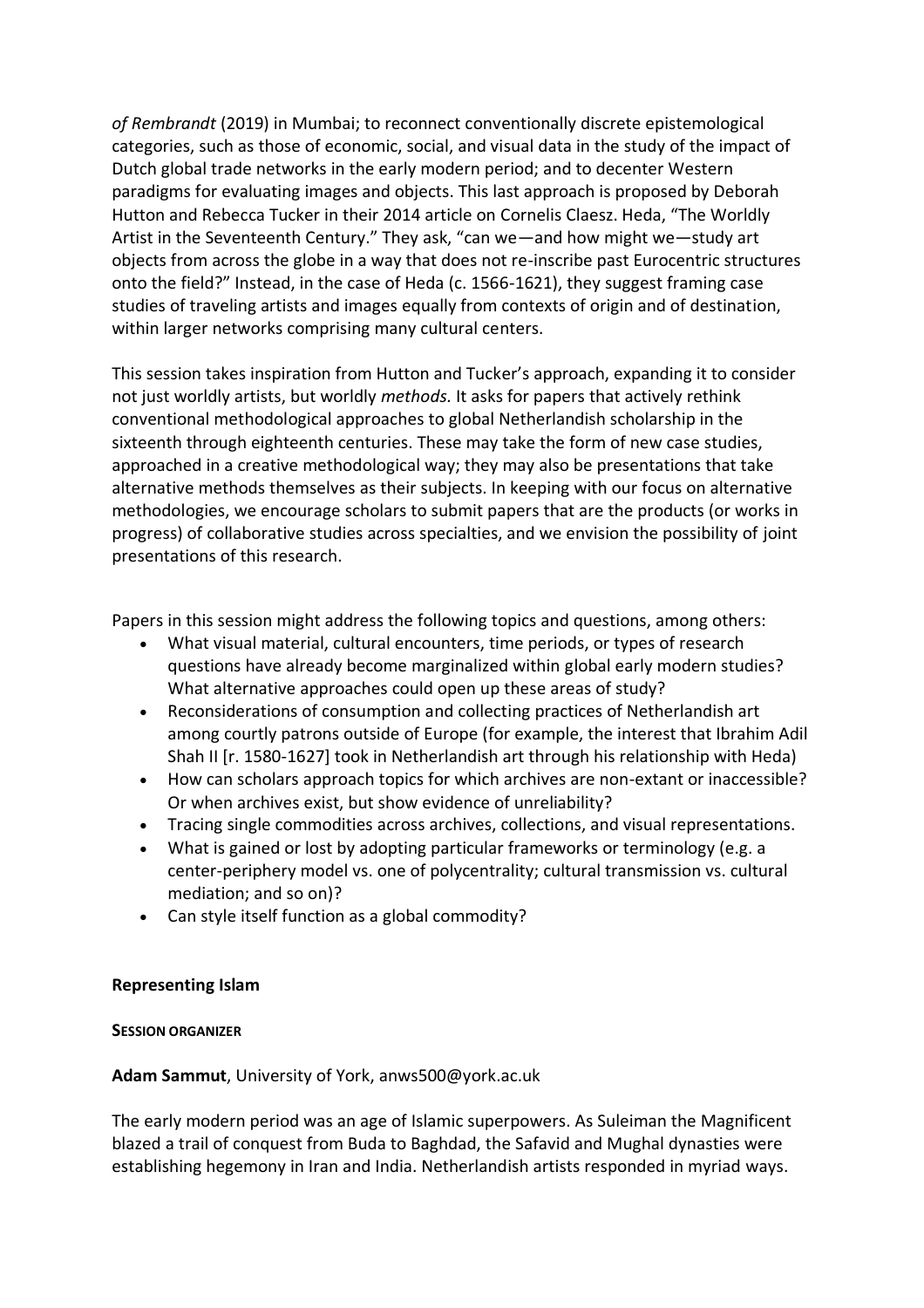Rubens and Rembrandt copied Persian and Mughal miniatures. In the 1530s, Pieter Coecke van Aelst joined a diplomatic mission to Istanbul, while Jan Cornelisz Vermeyen accompanied Charles V on campaign to Tunis; both artists produced monumental tapestry designs based on first-hand observation. Turkish carpets in still life and portraits in oriental fancy-dress were signs of burgeoning trade with the East. Yet Muslims were enemies at the gates of Christendom, as emblematised by celebrations of victory at Lepanto in 1571. Black figures, a cipher of the slave trade in which Muslims were often mediators, make a regular appearance in Rubens' bacchanals and Adorations of the Magi, calling into question early modern concepts of race. Such ambivalence and hostility are also reflected in Netherlandish art, as discussed by Larry Silver in his 2011 article on the "Turkish Menace". Islamic themes are gaining traction in the field. Two recent exhibitions in London and Los Angeles showcased drawings by Rubens, Van Dyck and Rembrandt of Ottoman, Persian and Mughal costumes. Topographical imagery such as De Bry's *Collection of Voyages* has received significant scholarly treatment, as have Rubens' African figures. This panel intends to further the global history agenda by highlighting the artistic exchange between Muslimruled territories and the Low Countries. While extant studies tend to focus on specific regions, artists or periods, this panel seeks continuity and common ground across the Netherlandish spectrum. In sketching a longer history of Orientalism before the nineteenth century, the panel will engage with associated hot-button issues such as colonialism, cultural appropriation and religious conflict.

### GENDER AND DISSABILITY

## **Confirming, Challenging, and Transgressing Normative Gender Roles and Identities in Art and Architecture**

### **SESSION ORGANIZERS**

**Elizabeth Honig**, University of Maryland, elizahonig@yahoo.com **Thijs Weststeijn**, Utrecht University, m.a.weststeijn@uu.nl

Outsiders visiting the Early Modern Low Countries frequently commented that women there operated with a shocking amount of freedom, including inhabiting locations and engaging in activities which were, elsewhere, considered the domain of men. Modern historians have confirmed the very different parameters of normative gender roles in the Netherlands' public life. But just how elastic were those revised norms, and how were they registered in the domains of visual, spatial, and material culture? This session probes the boundaries of gender norms and typologies in the Low Countries. We seek papers that address bodily redefinitions, spatial reconfigurations, material manipulations, and visual representations reflecting both re-normed and non-normative spaces, identities, and behaviors, and attitudes to them. Papers might address these issues through various genres of painting, the built environment, modes of viewing and displaying objects, items of clothing, sensory perception, and verbal discourses about art. Contrary to the Netherlands' relatively greater flexibility with regard to the division of gender roles and spaces, non-normative sexuality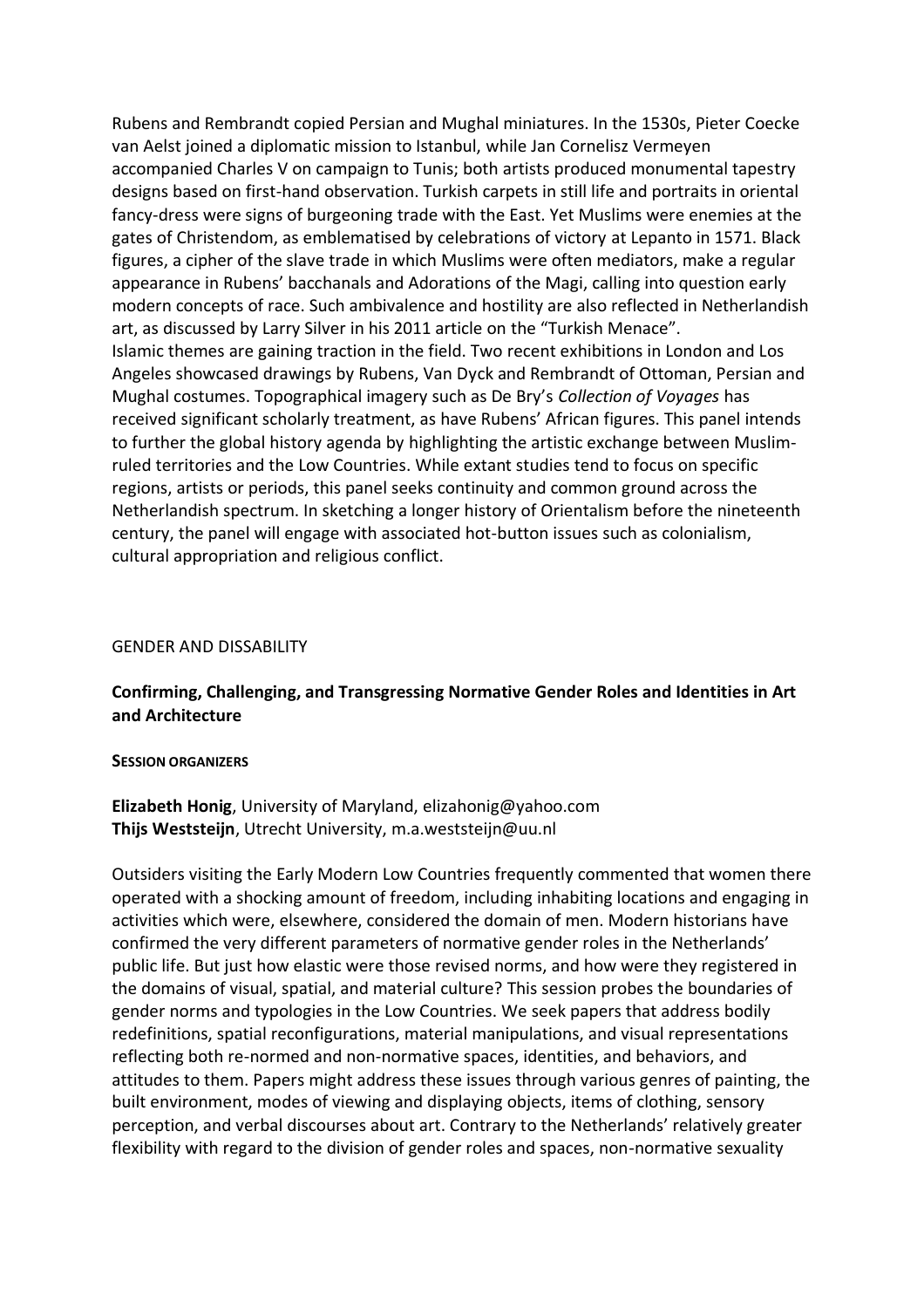would seem to have been even less visible than elsewhere in Europe, and we also seek papers that explore that aspect of Netherlandish culture as it is expressed in the arts. This panel thus challenges art historians to investigate the role of art, artists, writers and collectors in asserting sexual, emotional, and social claims with regard to gender, querying the extent to which artworks, architecture, objects, biographies and criticism could confirm or negate normative gender roles and identities, inspire or reflect on the transgression of boundaries, and enforce or subvert traditional binaries.

# **Breaking Conventions and Confronting Gender: The Multifaceted Relationship Between Women and Art in the Low Countries, 1500–1800**

### **SESSION ORGANIZERS**

**Samantha Chang**, University of Toronto, samantha.chang@mail.utoronto.ca **Catherine Powell**, University of Texas at Austin/Leiden University Centre for the Arts in Society, catherine.powell@utexas.edu **Lauryn Smith**, Case Western Reserve University / Cleveland Museum of Art, lauryn.smith@case.edu

"DO: dress modestly and act piously; obey your husband in everything; rear your children. DON'T: be too sweet or too sour or too thin or too fat; be too independent; growl or bark at your husband."

Does the advice encouraged by Jacob Cats and depicted in numerous well-known objects accurately represent the normative behaviour of early modern women in the Low Countries? This session explores the less commonly portrayed―and much less discussed―representation of women as artists, collectors, and agents of cultural and artistic change. Recent exhibitions and publications (for example Sarah Joan Moran and Amanda Pipkin's *Women and Gender in the Early Modern Low Countries, 1500–1750* and Elizabeth Sutton's *Women Artists and Patrons in the Netherlands*, *1500–1700*, both from 2019) raise and address the participation of mostly 'exceptional' women artists and aristocratic and noblewomen in the creation and patronage of art. Notwithstanding these works, however, the field continues to be dominated by a history of men and centres upon patriarchal analyses and methodologies. Instead of reflecting on the exceptional, what can we gather on the paradigmatic women of the Low Countries?

In our session, "Breaking Conventions and Confronting Gender: The Multifaceted Relationship Between Women and Art in the Low Countries, 1500–1800," we critically examine the role of gender and gender identity in the creation, collection, and curation of art in the broadest sense. How did this multifaceted relationship play out in the development and portrayal of women's identity and their self-actualization? In what ways did women artists subvert societal norms? What role does gender play in the creation, acquisition, and use of objects? To what extent does gender impact collecting, patronage, and display practices? Can we formulate approaches that further discussions of the role of gender within artistic pursuits?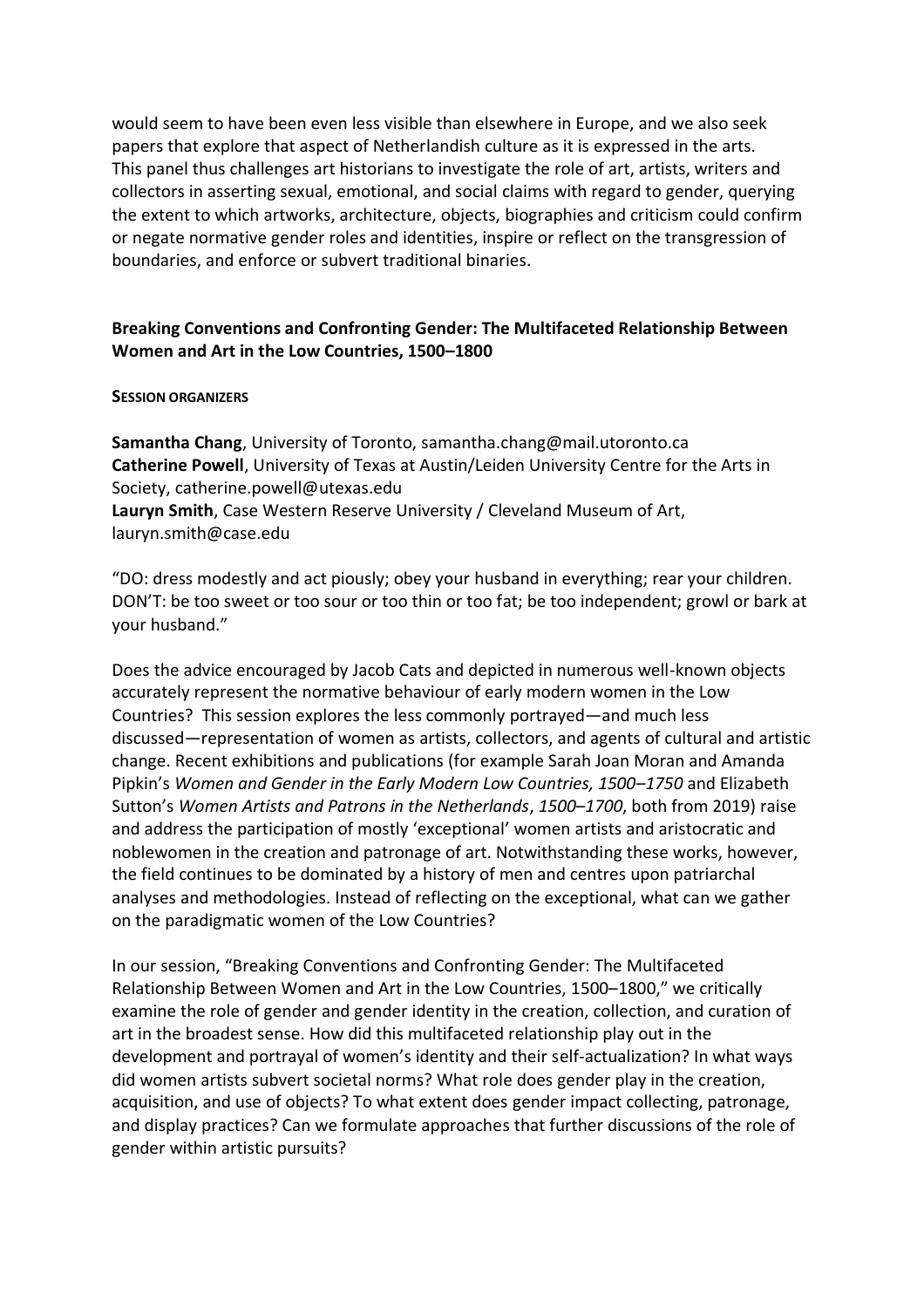We seek papers that extend beyond traditional methodologies and analytical frameworks. In particular, we welcome proposals that are interdisciplinary and/or consider unusual or often under-researched artistic media, such as textiles, watercolours, ceramics, ephemeral art, etc. Possible topics include (but are not limited to):

- Identity and self-representation through art;
- Self-definition as a so-called 'workshop wife' and/or the nuanced participation of women in the family's artistic enterprise;
- Gender and the art market;
- Issues of class and accessibility;
- The artist as collector;
- Material culture: creation, use, and display;
- The home as a space for the display and/or performance of art;
- Strategies of display.

## **Dis/abilities in Early Modern Netherlandish Art**

### **SESSION ORGANIZERS**

**Barbara A. Kaminska**, Sam Houston State University, Huntsville, bak018@shsu.edu **Bert Watteeuw**, Rubenianum, Antwerp, bert.watteeuw@antwerpen.be

Netherlandish art has a very rich iconography of sensory and motor disability. This session invites papers that explore, expand and interpret this corpus in novel ways. It aims at analyzing contexts in which the disabled are depicted in secular and religious images, and examining visual strategies adopted in those images to express socioreligious, legal, and economic anxieties caused by the presence of the disabled in the increasingly urban, mercantile, and work-oriented communities. We invite potential speakers to consider how visual arts negotiated the often negative approaches to the disabled and chronically ill members of society with the Christian call to charity in an era when the traditional distinction between the "deserving" and "undeserving" poor was gradually becoming obsolete. Further, questions of collecting and market for those images shall be addressed, along with the impact of sixteenth-century religious reformations on the approaches to the disabled and the poor. We also want to draw attention to the careers of artists with disability in the early modern period. Finally, this session aims at investigating methodologies relevant to the study of sixteenth- and seventeenth-century iconography of disability. While in recent years disability studies have become an important area of research in social sciences and humanities, their methodological and theoretical approaches, often grounded in postcolonialism, are yet to produce satisfying and nonanachronistic readings of early modern imagery. Conversely, studies published by social, cultural, and medical historians are often sparsely, poorly, and repetitively illustrated. Art historians have a unique contribution to make by bringing to light a broad and diverse visual discourse on disability and to an admittedly smaller yet important group of historic representations of and by individual people with a disability. Similarly, we want to call attention to the relative absence of exhibitions dedicated to disability. While museums themselves have vastly improved physical accessibility, they often struggle with actually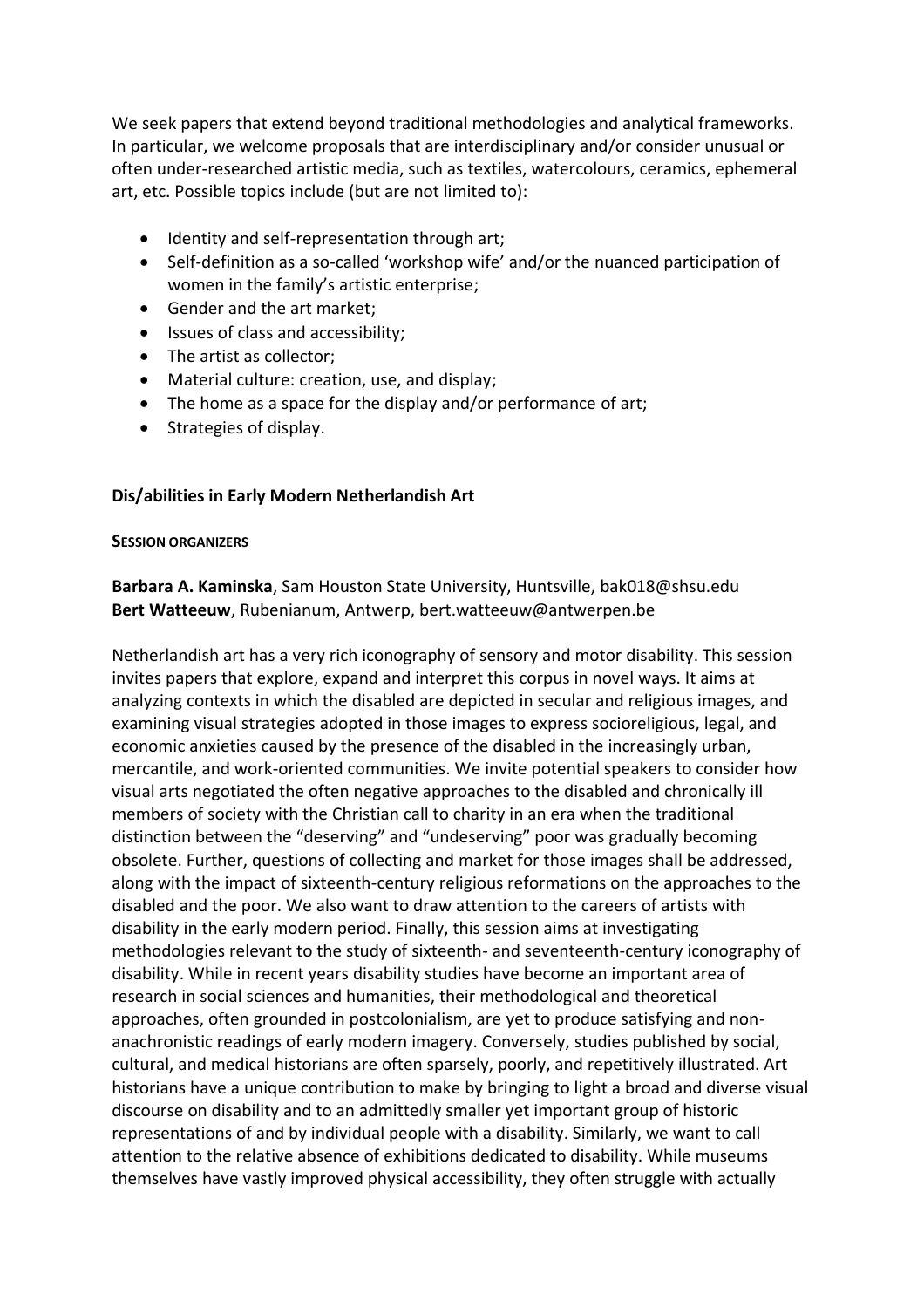engaging people with a disability through content-driven methods. Scholarship in this area is meaningful. It impacts current debates on diversity and inclusion, not just within the confines of academia and the museum world, but in society at large. Together, museum curators and art historians are well equipped to sensitively interpret the generalized visual discourse on disability as they are keenly aware of the specific objectives of differing image types, and can recover unique faces and voices from history through a much more in-depth knowledge of collections. While, as outlined above, we invite papers on a broad range of subjects related to the representation of disability in the early modern Netherlandish art, preference will be given to those papers which discuss unpublished images and casestudies, and explore the careers of artists with a disability.

## WORKSHOP PRACTICES

## **Intermedial Collaborations in Artistic Processes**

### **SESSION ORGANIZERS**

**Elizabeth Rice Mattison**, University of Toronto, elizabeth.mattison@mail.utoronto.ca **Laura Tillery**, Norwegian University of Science and Technology, laura.tillery@ntnu.no

Art-making in the early modern period necessitated the collaboration of artists. Beyond assistants helping a master in the workshop, artists also worked together between media. Such coordination across materials might transform a cartoon into a tapestry of gold, silk, and wool threads; painters completed the highly sought-after carved altarpieces produced in Brussels and Antwerp, both through the addition of wings and the application of polychromy to sculpture. This panel explores collaborative and intermedial encounters in Northern Europe, ca. 1400–1700, which brought together two or more artists or art forms. Consideration of such coordination between materials challenges the deeply entrenched disciplinary tendency to prioritize the solitary artist and self-contained material. The competition between the arts, especially painting and sculpture, in early modern art has been the subject of much critical study, and collaborations between famous painters, like Jan Brueghel and Peter Paul Rubens, have recently received attention. In contrast, this panel seeks to consider the ways in which both artists and objects worked across and between different media: how the interactivity of artists, named and unnamed, differed from solitary practice, and how artists variously employed media, including mixed media, multimedia, transmedia, and intermedia.

Rather than considering audiences' reception of objects resulting from intermedial collaboration, this panel focuses on the creation of these works. Papers will examine the structures that enabled or prevented the production of objects that crossed the boundaries of a single material. The panel seeks to understand the processes that led to the collaboration of art makers across media in early modern Northern Europe. Proposed topics may include, but are not limited to:

• Studies of multimedia, transmedia, or intermedia objects that explore relationships across and between media. Examples might include painted and carved altarpieces,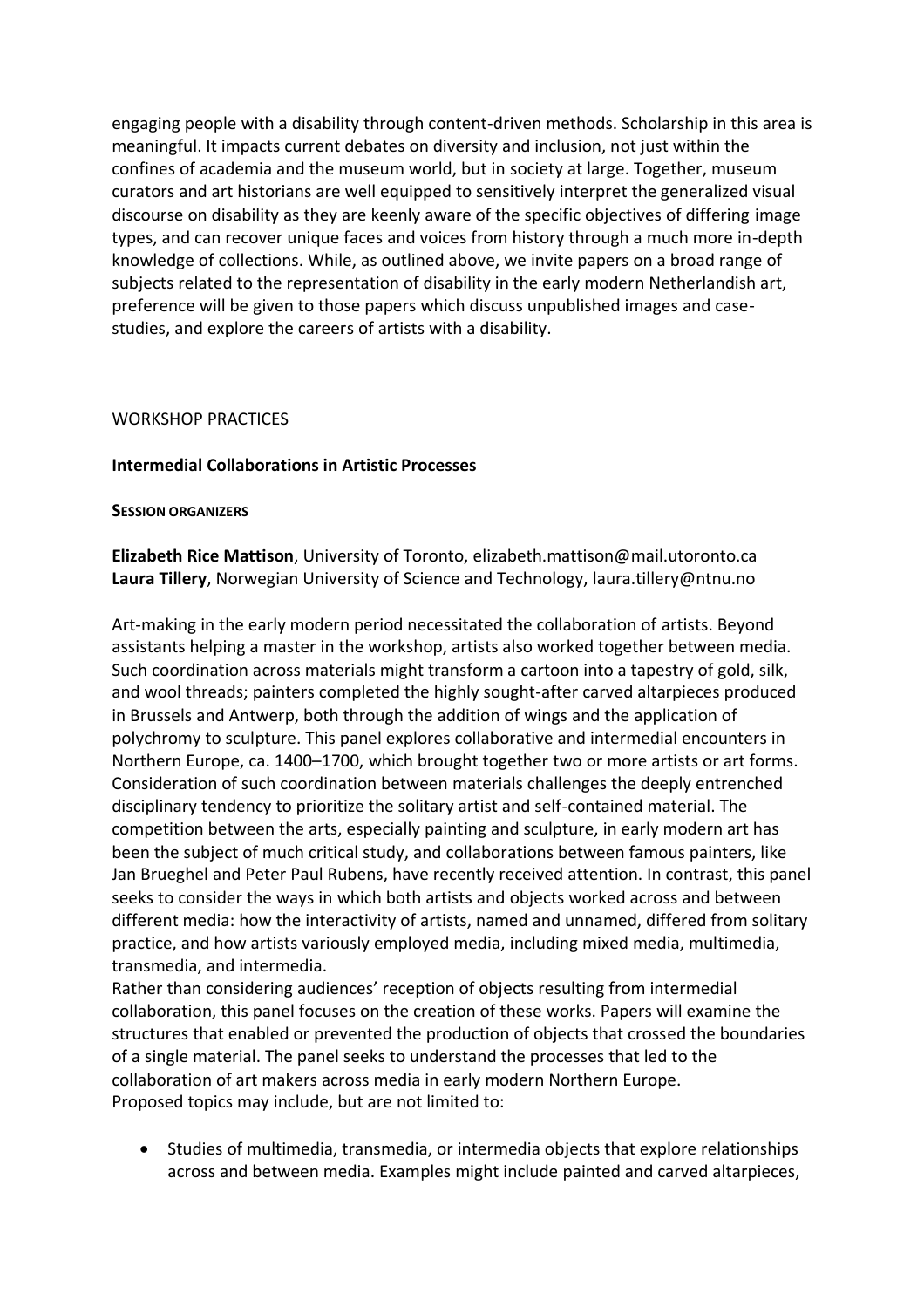stained glass and architecture, books and their covers, or the painting of musical instruments;

- Combining, blending, and fusing of media in the visual and performing arts, such as civic rituals or pageants;
- Tracing of artistic processes that require the cooperation of numerous makers, including the collaborative endeavors of print designers and block cutters or woodworkers' models for metalwork;
- Artistic self-consciousness or response to fellow artists;
- The role of institutions, guilds, and patrons in fostering or limiting collaborations and combinations of media;
- Consideration of the historiographic implications of interartistic and intermedial experiments and the development of the canon of Netherlandish art.

## PAPER ARTS

## **Media of Exchange: Drawings and the Transmission of Ideas**

### **SESSION ORGANIZERS**

**Talitha Maria G. Schepers**, J. Paul Getty Museum, Los Angeles, tschepers@getty.edu **Erin Travers**, Getty Foundation, Los Angeles, etravers@getty.edu

Much attention has been given to the discussion of prints as mobile images that disseminated ideas across geographic, economic, religious, and linguistic borders. This emphasis on prints' multiplication and spread overlooks the important contributions of drawings to cross-cultural and interdisciplinary exchanges. This panel investigates the vital role of drawings in the transmission of ideas, both within and beyond the early modern Low Countries, and their function as active agents to build networks, document encounters, and facilitate knowledge production. We seek to address questions that explore how and why drawings served as unique objects for the transmission of ideas in the early modern period: How did drawings act as points of contact between people, places, and objects? How were different media, for example, chalk, pen and ink, washes, or metalpoint, used for distinct purposes or merged to make new creations? Finally, in what capacities did drawings function differently from other media?

We invite papers that consider the unique material and technical qualities of drawings that positioned this medium as a vehicle for intellectual, educational, cultural, and professional transfer and contact. Sketchbooks, for instance, provided the ideal medium for travelling artists to capture ideas, copy down designs or document their surroundings. Meanwhile, travelling artists, merchants and diplomats alike would leave their pictorial marks in the alba amicorum of those they visited abroad. Drawings also enabled knowledge to move between disciplines. For instance, Samuel van Hoogstraten (1627-1678), in his art-theoretical treatise, advises his readers to make copies after his anatomical prints in order to quickly learn the shape and names of the muscles and bones, while medical practitioners made drawings when studying after a cadaver or documenting their patients' maladies. Another fascinating example is how Rudolf II (1552-1612), in addition to collecting prints, commissioned albums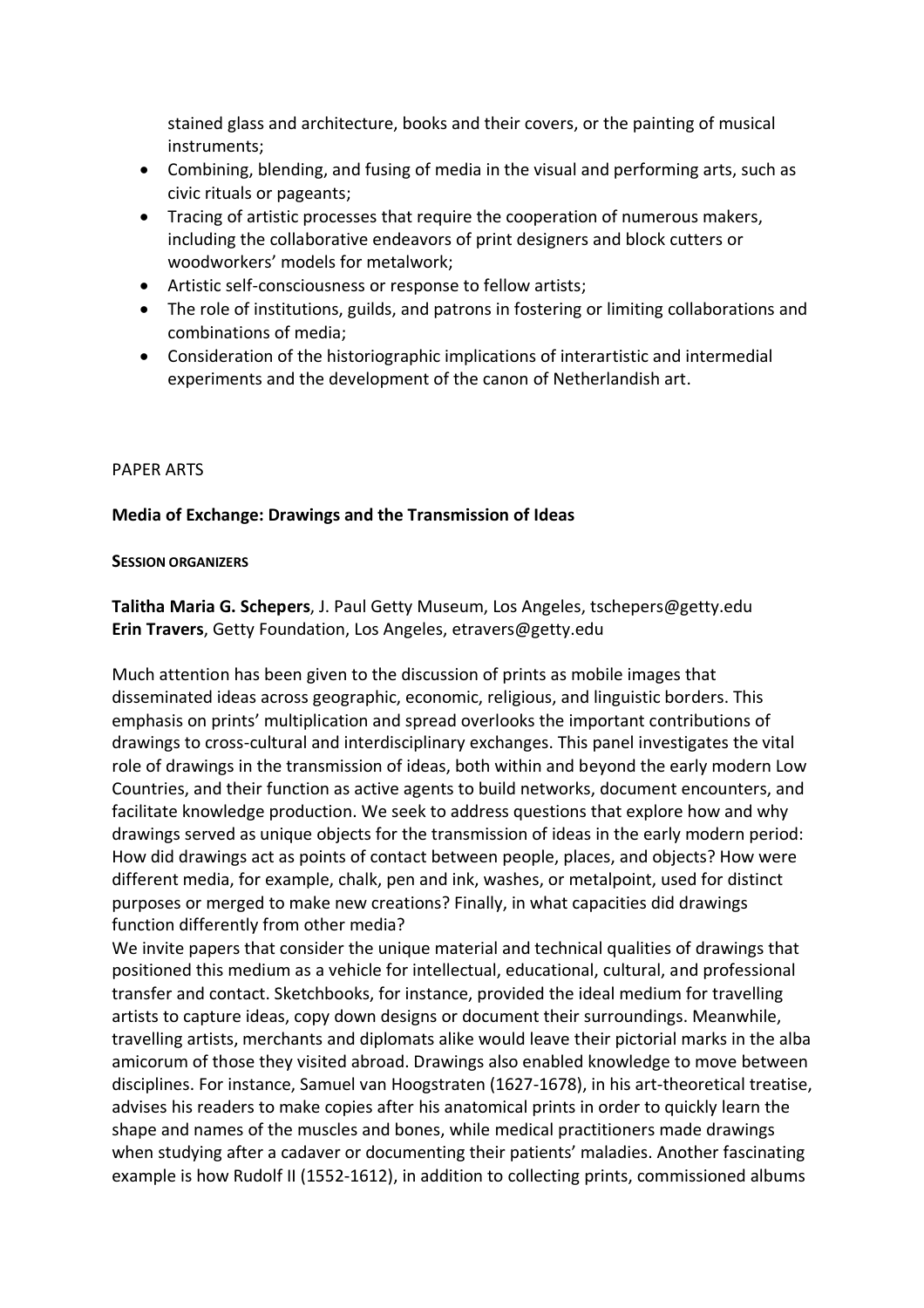of drawings from the artist Joris Hoefnagel (1542-1601), who incorporated natural specimens into his watercolour and gouache images. Finally, this session encourages speakers to consider how drawings provided a platform to express encounters and new ideas for non-professional draughtsmen. Think, for instance, of costume albums produced in the Ottoman Empire by Netherlandish travellers and merchants who were less technically experienced, such as Lambert Wijts (active 1572-1573).

Participants are invited to explore artistic exchanges across geopolitical, cultural and disciplinary divides. Contributions from other disciplines, such as the history of science, digital art history, and conservation are also welcome. We invite 20-minute papers that explore, but are not limited to, the following subjects:

- Material preferences;
- Amateur vs. professional practice;
- Ephemera;
- Sketchbook/travelogues/letters;
- Interdisciplinary exchange;
- Cross-cultural contact;
- Knowledge production and/or exchange.

## PRESENTATION

# **Specifying Site: Making Meaning through Space and Place in Northern Art**

## **SESSION ORGANIZERS**

**Saskia Beranek**, Illinois State University, srberan@ilstu.edu **Jacquelyn N. Coutré**, Art Institute of Chicago, jcoutre@artic.edu

A number of recent museum renovations, from the Gruuthusemuseum in Bruges to the Museum De Lakenhal in Leiden, have sought to highlight the early modern context of their buildings for the presentation of their northern European collections. Such gallery environments often feature period tapestries and architectural elements, historic installations of artworks, and minimal signage. And yet, in spite of these ambitious constructions, these galleries remain emulative spaces. In contrast, other institutions have embraced the white-cube approach, one that completely negates any reference to historic context and lays bare the intentions of the institution's spaces as purely exhibitionary. As scholarship in other fields increasingly considers experience and display, such as Gail Feigenbaum's *Display of Art in the Roman Palace, 1550-1750* (2014) or Maria Maurer's *Gender, Space and Experience at the Renaissance Court: Performance and Practice at the Palazzo Te* (2019), specialists in the art of Northern Europe can and should contend with the distinct range of viewing experiences created in and for northern audiences. This panel seeks to explore the relationships between works of art and their original environments in order to answer questions about how aesthetic, spiritual, political, and social aspirations were not internal to discrete objects but contingent on physical surroundings and spatial relationships. How did other sensory experiences, from the tactile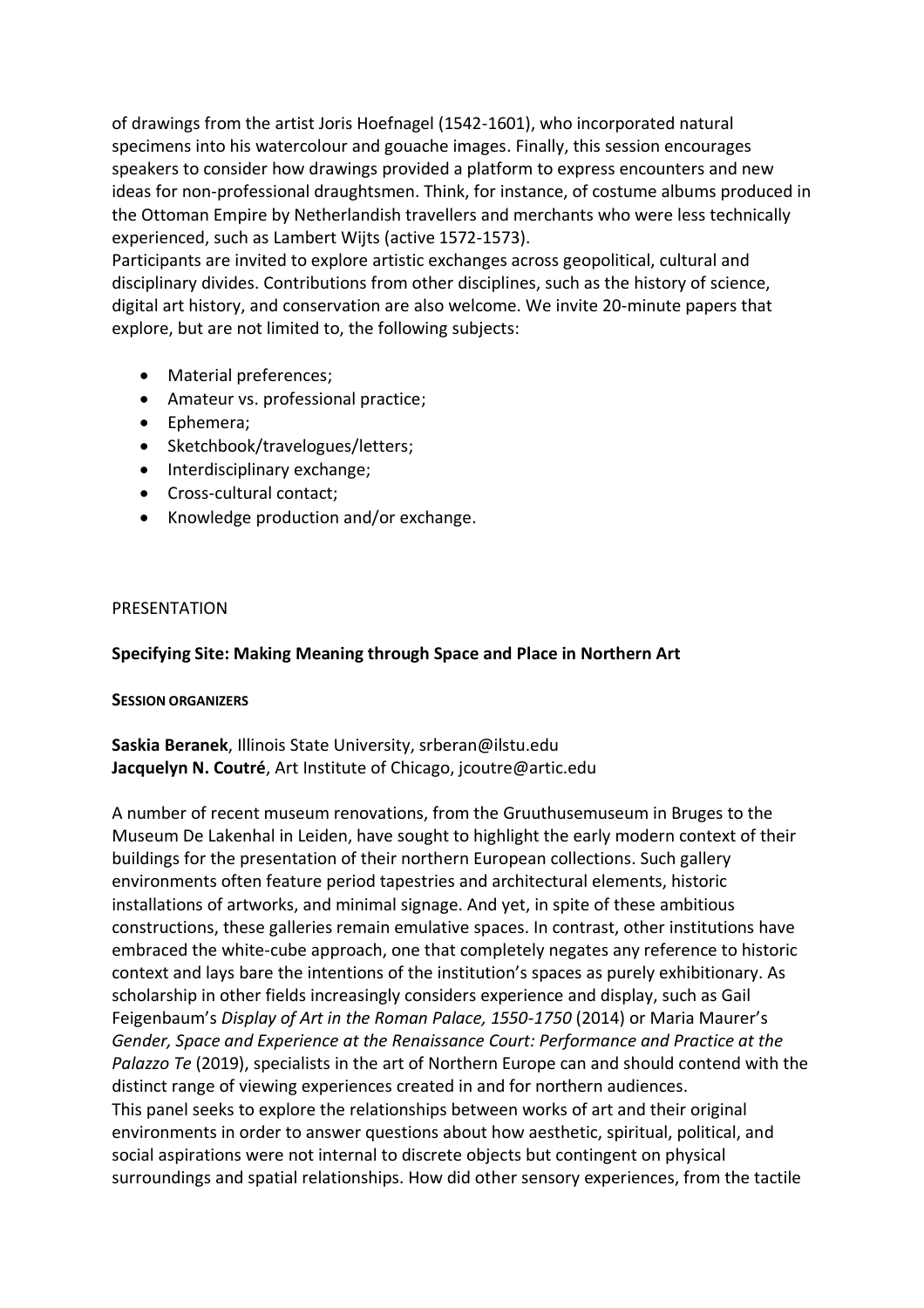to the olfactory to the auditory, contribute to the artwork's affect? How was meaning constructed (whether deliberately or by chance) through the juxtaposition of paintings, sculptures, works on paper and decorative arts within a defined space, and how did this meaning inflect a viewer's understanding of the individual or collective identity of the owner(s)? How did the viewer participate in the owner-constructed ritual of the viewing experience? To what extent do environments privilege specific artworks, and to what extent has that shaped the history of art history? Lastly, how do contemporary scholars and curators responsibly access and present the embodied experience of early modern viewers to 21st-century audiences? We invite papers that present new research on "art in context" across northern Europe between 1400 and 1800 and welcome discussions of the intersections between the built, natural and social environments.

### **OPEN SESSIONS**

## **Open Session: Fifteenth- and Sixteenth-Century Netherlandish Art**

### **SESSION ORGANIZERS**

**Daantje Meuwissen**, Vrije Universiteit, Amsterdam, d.meuwissen@vu.nl **Dan Ewing**, Barry University, Miami Shores, dewing@barry.edu

This session welcomes papers on any aspect of Netherlandish art of the fifteenth and sixteenth centuries.

## **Open Session: Seventeenth-Century Dutch and Flemish Art**

### **SESSION ORGANIZERS**

**Jasper Hillegers**, Salomon Lilian Gallery, Amsterdam / Geneva, jasper.hillegers@gmail.com **Angela Jager**, Université de Genève, ajager@gmail.com

This session welcomes papers on any aspect of Dutch and Flemish art of the seventeenth century.

## **Open Session: Art After 1700**

### **SESSION ORGANIZERS**

**Junko Aono**, Meiji Gakuin University, Tokyo, [hnaono20@gmail.com](mailto:hnaono20@gmail.com) **Piet Bakker**, Independent, Amsterdam, p.bakker\_01@kpnmail.nl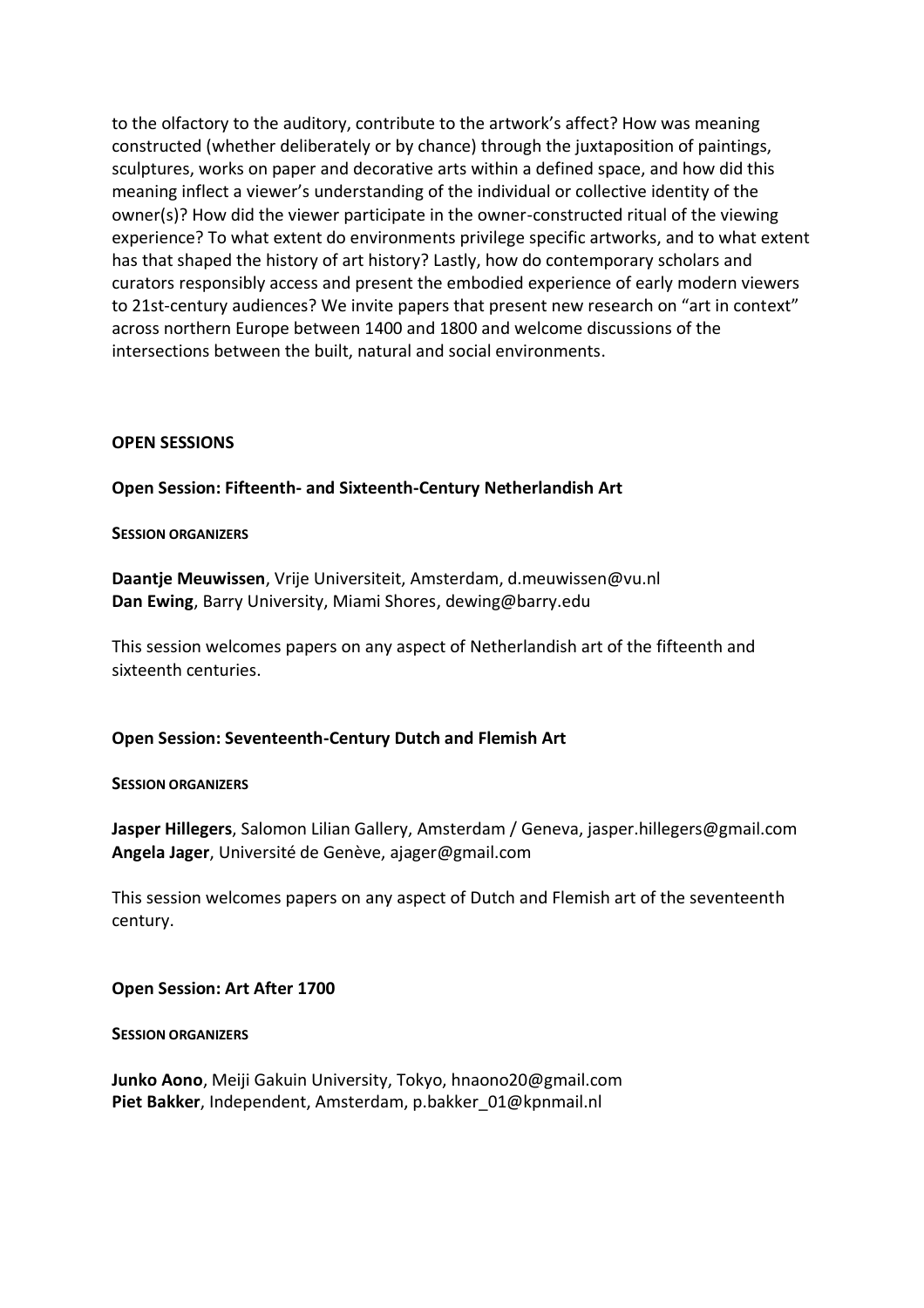This session welcomes papers on any aspect of Dutch and Flemish art after 1700, including such topics as the art market, the collecting of art, art criticism and reassessment of recent scholarship on the art of this period.

## **ROUND TABLE**

# **Women in the Shadow: Female Participation in the Art Market of Early Modern Northern Art 1450-1700**

### **SESSION ORGANIZERS**

**Dagmar Eichberger**, Ruprecht-Karls-Universität, Heidelberg, d.eichberger@zegk.uniheidelberg.de

**Birgit Ulrike Münch**, Rheinische Friedrich-Wilhelms-Universität, Bonn, bmuench@unibonn.de

Martin Warnke's famous monograph *The Court Artist: On the Ancestry of the Modern Artist* (1985/1993) lists more than 800 men, but only two female court artists from the premodern period, Sofonisba Anguissola and Angelica Kauffmann. In past research, only highprofile women have been of serious interest. Too little archival research has been undertaken in order to find out more about less prominent women artists or art agents. Female court artists were often listed as ladies-of honor in account books of the courts and are thus not easily recognizable. Interestingly, Susanna Horenbout, Levina Teerlinc and Catharina von Hemessen are three of the earliest identifiable female artists working in this environment. Volcxken Diericx, the wife of Hieronymus Cock, comes from a civic context and thus represents a different role model. This session could focus on producers of all kinds of artefacts, such as paintings from joint workshops, watercolours and sculptures. Collaborations in stained glass as well as printmaking are of similar interest, thus referring to the large field of arts and crafts. Especially in the realm of material culture, this question still remains a desideratum.

We intend to organize our session as ROUND TABLE DISCUSSION. Therefore our Call for Papers looks for short, 10-minutes contributions that highlight a specific aspect of "women in the shadow". Ideally, the contributions will provide a first impulse by putting forward a hypothesis or a theoretical problem that contributes to a better understanding of this phenomenon and stimulates discussion. It would also be conceivable to present funded projects in this research field that are in the planning or already underway.

The topic addressed is even more relevant since the majority of pre-modern workshops were dependent on the help of female family members. All women who were part of a family business and participated in the art market (e.g. as agents/sales person) should be part of the general discourse. These women are not comprehensible as "great women artists"; in the light of the paradigm shift initiated by Linda Nochlin, it is thus of paramount significance to operate with alternative concepts. On a methodological level, an expanded concept of "the artist" is required in order to make this phenomenon more apparent. The question arises as to whether more evidence can be found in biographies. Claudia Swan pointed out, that women are occasionally mentioned in Album Amicorum, and thus are part